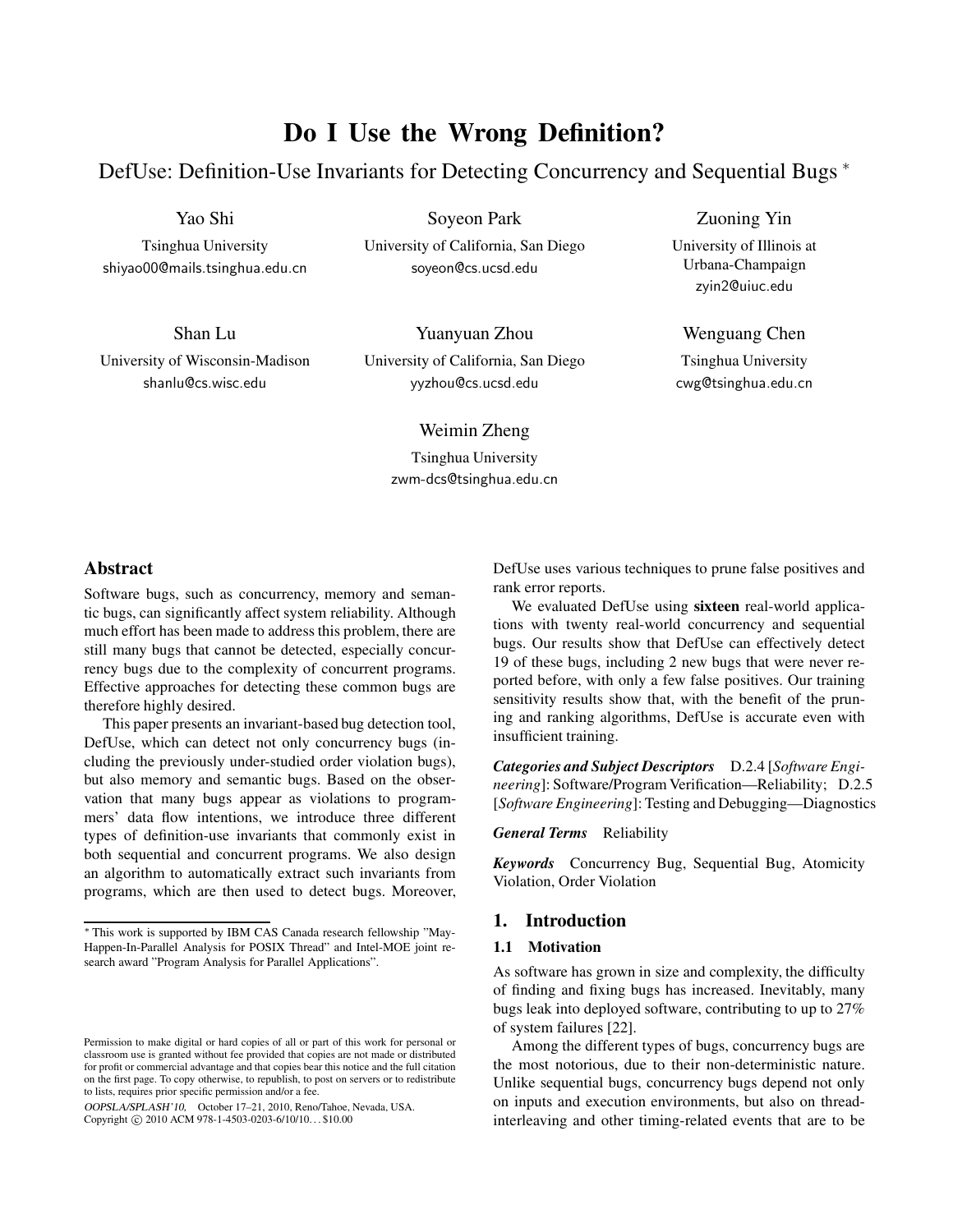manifested [3, 18, 27, 30, 34, 40]. This makes them hard to be exposed and detected during in-house testing. Although concurrency bugs may appear less frequently than sequential bugs, they can cause more severe consequences, such as data corruption, hanging systems, or even catastrophic disasters (e.g., the Northeastern Electricity Blackout Incident [35]). With the pervasiveness of multi-core machines and concurrent programs, this problem is becoming more and more severe.

Recent research works have made significant advances in detecting concurrency bugs, especially for data races [10, 23, 34, 39] and atomicity violations  $1$  [9, 11, 19, 33, 42, 44], but order violation bugs have been neglected. An order violation occurs if a programming assumption on the order of certain events is not guaranteed during the implementation  $[18]$ <sup>2</sup>. According to a recent real-world concurrency bug characteristic study [18], order violations account for *one third* of all non-deadlock concurrency bugs.

Figure 1(a) shows an order violation bug in HTTrack. In this example, the programmer incorrectly assumes that  $S2$  in Thread 1 is always executed after S3 in Thread 2 (probably due to some misunderstanding in the thread creation process and scheduling). Unfortunately, this order assumption is not guaranteed in the implementation. In some cases, S2 may be executed before S3 and results in a null-pointer parameter, which may lead to a null-pointer dereference, crashing the program later.

Besides concurrency bugs, semantic bugs are another form of bugs that is hard to detect. To date, only a few tools have been proposed to detect semantic bugs due to their versatility and lack of general patterns. Figure 2(a) shows such an example from gzip. This bug is caused by the missing reassignment of variable ifd before S2. With certain inputs, ifd can incorrectly reuse the value set by S3, causing the program to misbehave. This bug is program-specific and cannot be detected easily.

Finally, memory corruption bugs such as buffer overflow and dangling pointer are also important since they can be exploited by malicious users. Many tools have been built for detecting those bugs but they each target only a special subtype of bugs. Figure 2(c) and 2(d) show two real-world memory corruption bugs.

#### **1.2 Commonality among Bug Types**

Interestingly, regardless of the difference between these bugs' root causes, many of them share a common characteristic: when triggered, they usually are followed by an incorrect data flow, i.e., a read instruction uses the value from

an unexpected definition  $3$ . We refer to such a definition as an *incorrect* definition. Figure 1 and 2 use eight real-world bugs to demonstrate such commonality. Although these bugs have different root causes, when they are manifested, they invariably result in a read (highlighted in each figure) that uses a value from an incorrect definition.

For example, in the HTTrack example (Figure 1(a)), during correct execution, S2 always uses the definition from S3. However, in a buggy run,  $S2$  uses the definition from  $S1$ , resulting in a null-pointer dereference later. Similarly, in the atomicity violation bug example from Apache (Figure 1(b)), during correct execution, S2 always uses the definition from  $S1$ . However, in a buggy run,  $S3$  is interleaved between  $S1$ and S2. Thus S2 uses the definition from S3 which causes both threads to call cleanup cash obj(). This will lead to a null-pointer dereference inside this function. The other two bugs in Figure  $1(c)(d)$  are also similar.

Some sequential bugs also share a similar characteristic. For example, in the semantic bug example shown in Figure 2(a), in correct runs, S2 always uses the definition from S1. However, when the bug manifests, S2 can read the definition from S3 from the last loop iteration. The other three bugs shown in Figure 2, including one semantic bug and two memory bugs, are similar.

The above commonality indicates that, *if we can detect such incorrect definition-use data flow, it is possible to catch these bugs, regardless of their different root causes.*

In order to detect incorrect definition-use flow, we first need to determine what definitions a correct instruction should use. Unfortunately, it is not easy to get such information. Firstly, it is tedious to ask programmers to provide such information (if they were aware of such information consciously, they would not have introduced such bugs in the first place). Secondly, it is also hard to extract such information by a static analysis. Though an advanced static analysis could reveal all possible definitions that an instruction could use, it cannot differentiate the correct definitions from incorrect ones. For example, in Figure 2(a), static analysis tools would report the definitions from both S1 and S3 can reach S2, but it cannot identify S3 as an incorrect definition for S1.

In this paper, we use a different but complementary technique to address this problem for both concurrent and sequential programs written in unsafe programming languages.

#### **1.3 Our Contributions**

The technique proposed in this paper is a new class of program invariants called **definition-use invariants**, which can capture the inherent relationships between definitions and

<sup>&</sup>lt;sup>1</sup> An atomicity violation bug is a software error occurring when a set of operations/accesses that is supposed to be atomic is not protected with appropriate synchronizations.

 $2$  Even though order violations can be fixed in ways similar to atomicity violation bugs (i.e., by adding locks), their root causes are different. Order is not essential in atomicity violation, as long as there is no intervening remote access breaking the assumed atomicity.

<sup>3</sup> When a variable, v, is on the left-hand side of an assignment statement, this statement is a **definition** of v. If variable v is on the right-hand-side of a statement, v has a **use** at this statement. A *reaching definition* for a given instruction is another instruction, the target variable of which reaches the given instruction without an intervening assignment [1]. For simplicity, we refer to a use's reaching definition as its definition.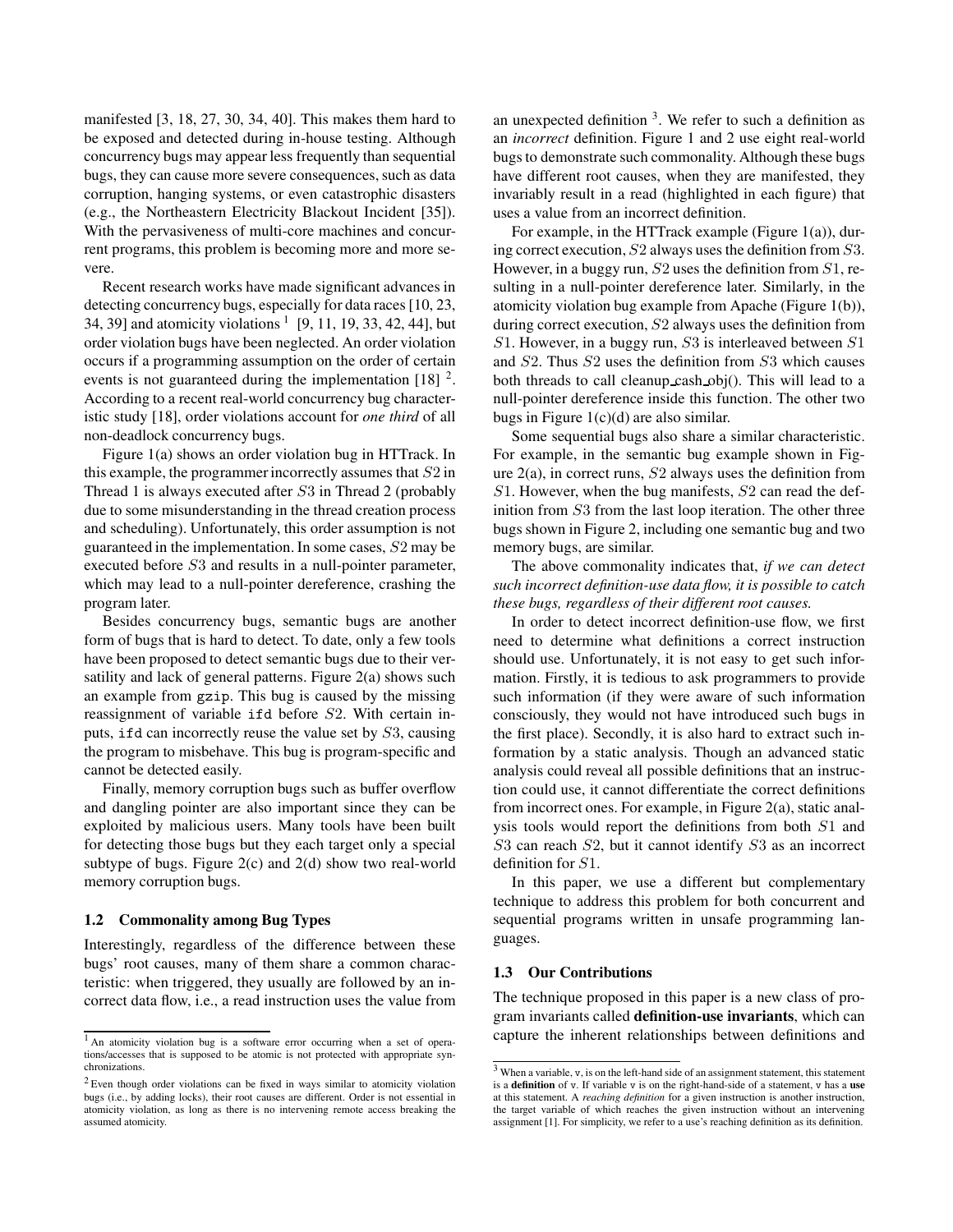

**Figure 1. Real-world concurrency bug examples, definition-use (DefUse) invariants and violations.**

uses for concurrent and sequential programs. A definitionuse invariant reflects the programmers' assumptions about which definition(s) a read should use. Specifically, we have observed the following three types of definition-use invariants. We combine all the three types into **DefUse Invariants**.

- **Local/Remote(LR) invariants.** A read only uses definitions from either the local thread (e.g., Figure 1(b)); or a remote thread (e.g., Figure 1(a)). LR invariants are useful in detecting order violations and read-after-write atomicity violations in multi-threaded programs.
- **Follower invariants.** When there are two consecutive reads upon the same variable from the same thread, the second always uses the same definition as the first. For example, in Figure 1(c),  $S2$  should use the same definition of buf  $\Delta$ index as  $S1$ . Follower invariants are useful for detecting read-after-read atomicity violations and certain memory bugs.
- **Definition Set(DSet) invariants.** A read should always use definition(s) from a certain set of writes. For example, in Figure 2(a),  $S1$  is the only correct definition for  $S2$ to use. It can be useful for detecting both concurrency and sequential bugs but this would introduce more false positives.

We have designed a tool, called DefUse that automatically extracts definition-use invariants from programs written in C/C++ and uses them to detect software bugs of various types. *To the best of our knowledge, this is one of the first techniques that can be used to detect a large variety of software bugs, including concurrency bugs (both order violations and atomicity violations) as well as sequential bugs.*

Similar as many previous invariant-based bug detection studies [8, 13, 19, 37, 44, 45], DefUse leverages in-house testing as training runs to extract the definition-use invariants, which are then used to detect concurrency and sequen-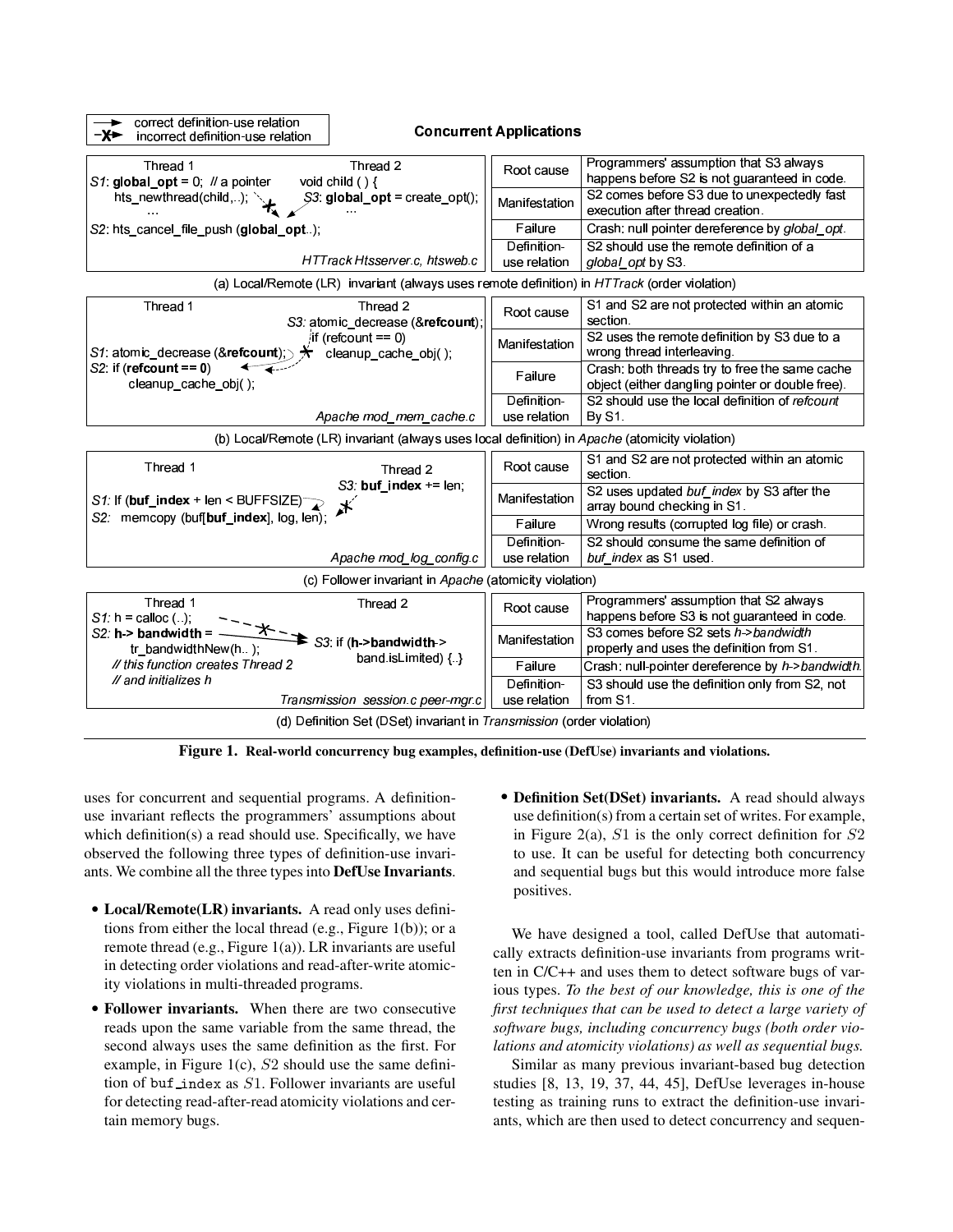| correct definition-use relation<br>→<br>incorrect definition-use relation<br>– <del>X►</del>                                                                                                                                        | <b>Sequential Applications</b> |                                                                                                                                                                                                 |
|-------------------------------------------------------------------------------------------------------------------------------------------------------------------------------------------------------------------------------------|--------------------------------|-------------------------------------------------------------------------------------------------------------------------------------------------------------------------------------------------|
| S1: int ifd = $0, l^*$ file descriptor, 0 for stdin */                                                                                                                                                                              | Root cause                     | Missing a reassignment to <i>ifd</i> before S2.                                                                                                                                                 |
| while $\left(\ldots\right)\{$<br>iname = argv[optind++];<br>if (strcmp(iname, "-") == 0) // "-?for stdin<br>S2 get method(ifd), // process stding<br>else { // process a normal file                                                | Manifestation                  | The program processes a normal file before<br>stdin. S3 sets <i>ifd</i> first and S2 in the next iteration<br>will incorrectly use this definiton.                                              |
| $\mathbf{if} \mathbf{d} = \text{open}$ input file (iname, ),<br>S3.<br>get method(ifd),                                                                                                                                             | Failure                        | Use the wrong file descriptor for stdin<br>processing. The program fails to read from stdin.                                                                                                    |
| -}                                                                                                                                                                                                                                  | Definition-                    | Variable ifd in S2 should use only the definition                                                                                                                                               |
| }<br>gzip gzip c                                                                                                                                                                                                                    | use relation                   | from S1.                                                                                                                                                                                        |
| (a) Definition Set (DSet) invariant in gzip (semantic bug)                                                                                                                                                                          |                                |                                                                                                                                                                                                 |
| S1: memcpy(fmt, , length);                                                                                                                                                                                                          | Root cause                     | Programmer did not consider the string ending<br>character '\0' as valid.                                                                                                                       |
| $SS2$ : fmt[length] = '\0';<br>$\hat{\mathcal{L}}'$ check the character after "%" in fmt. Any one in "efgaEFGA" is<br>valid. But the programmer did not consider that '\0' is invalid. */<br>S3: if (! strchr ("efgaEFGA", fmt[i])) | Manifestation                  | When i is equal to length, fmt[i] at S3 is '\0'. But<br>strchr() still returns non-NULL value because '\0'<br>is the terminator of "efgaEFGA". Then asprintf()<br>gets the wrong format string. |
| return NULL:                                                                                                                                                                                                                        | Failure                        | Wrong format for asprintf().                                                                                                                                                                    |
| // convert fmt to Idfmt here<br>S4: asprintf(, ldfmt, )<br>seg seg.c                                                                                                                                                                | Definition-<br>use relation    | fmt[i] at S3 should use the definition from S1. S2<br>is the wrong definition for fmt [i] at S3.                                                                                                |
| (b) Definition Set (DSet) invariant in GNU coreutil seq (semantic bug)                                                                                                                                                              |                                |                                                                                                                                                                                                 |
| int char_to_clump (char c) {<br>char $*$ s = clump buff;                                                                                                                                                                            | Root cause                     | The value of width should be less than the<br>length of clump buff.                                                                                                                             |
| if $(c == 't')$ {<br>// width should be less than size of clump_buff<br>width = chars_per_c - input_position % chars_per_c;<br>S1: for $(i = 0; i \le width; i++)$ *s++ = '';                                                       | Manifestation                  | '\b' keys are entered until <i>input_position</i><br>becomes negative. It makes width much larger<br>than the size of clump_buff.                                                               |
| else if $(c == 'b')$ width = -1;                                                                                                                                                                                                    | Failure                        | Crash: corrupt a function pointer adjacent to<br>clump buff.                                                                                                                                    |
| input position += width;<br>// input position should be positive<br> }<br>pr pr.c                                                                                                                                                   | Definition-<br>use relation    | S1 should define data only for the uses of<br>clump_buff (Definition Set (DS) invariant).                                                                                                       |
| (c) Definition Set (DSet) invariant in GNU coreutil pr (buffer overflow)                                                                                                                                                            |                                |                                                                                                                                                                                                 |
| /* If field 1 buffer is NULL, getndelim2 will allocate memory for the                                                                                                                                                               | Root cause                     | After free, field_1_buffer is not cleared and is<br>used again in <i>getndelim()</i> .                                                                                                          |
| pointer. Otherwise, it accesses the memory area leaded by<br>field 1 buffer directly. */<br>while $(1)$ {<br>len = getndelim2( $&$ field 1 buffer, ); // return -1 if failure                                                       | Manifestation                  | After first failure of getndelim2, field_1_buffer is<br>freed. In next iteration, getndelim2 will access<br>invalid memory and fail again. Finally,<br>field_1_buffer is double freed.          |
| If (len $<$ 0)<br>free(field_1_buffer); // field 1 buffer is dangling pointer                                                                                                                                                       | Failure                        | Invalid memory access and double free.                                                                                                                                                          |
| }<br>cut cut c                                                                                                                                                                                                                      | Definition-<br>use relation    | Memory accesses in <i>getndelim</i> 2 and the second<br>time of free are out of the lifetime.                                                                                                   |
| (d) Definition Set (DSet) invariant in GNU coreutil cut (dangling pointer)                                                                                                                                                          |                                |                                                                                                                                                                                                 |

**Figure 2. Real-world sequential bug examples, definition-use (DefUse) invariants and violations.**

tial bugs. To tolerate insufficient training, DefUse automatically prunes out unlikely invariants and violations, and ranks remaining violations based on confidence. Our invariant extraction algorithm also takes possible training noises (which may be incorrectly labeled training runs) into consideration.

We envision our tool being used in two scenarios: (1) *General bug detection during testing*: Once the invariants are extracted, DefUse can be used to monitor testing runs for possible violations. (2) *Post-mortem diagnosis*: When a programmer tries to diagnose a bug, he can use DefUse to see if any DefUse invariant is violated, and which "incorrect" definition-use data flow is detected. Such information provides useful clues for narrowing down the root cause. For such usage, we assume a deterministic replay support like

the Flight Data Recorder [41] or others [27] to reproduce the failure occurrence.

We have evaluated DefUse with **twenty** representative *real-world* concurrency and sequential bugs<sup>4</sup>, including order violation, atomicity violation, memory corruption, and semantic bugs, from **sixteen** server and desktop applications such as Apache, MySQL, Mozilla, HTTrack, GNU Linux coreutils, and so on. DefUse successfully detects 19 of them

<sup>4</sup> Like other dynamic tools such as AVIO [19] or Purify [15], our bug detection tool requires the bug to be manifested during execution (either a monitored run for postmortem diagnosis or a production run). Hence, evaluation for a dynamic tool is usually done with mostly known bugs—whether it can detect these bugs or not. This does not mean that it can only detect known bugs. When such a tool (e.g., the commonly-used Purify [15] or our tool) is used in field, it can also help programmers to detect unknown bugs. Furthermore, during our evaluation process, we discovered two *new* bugs that were never reported before.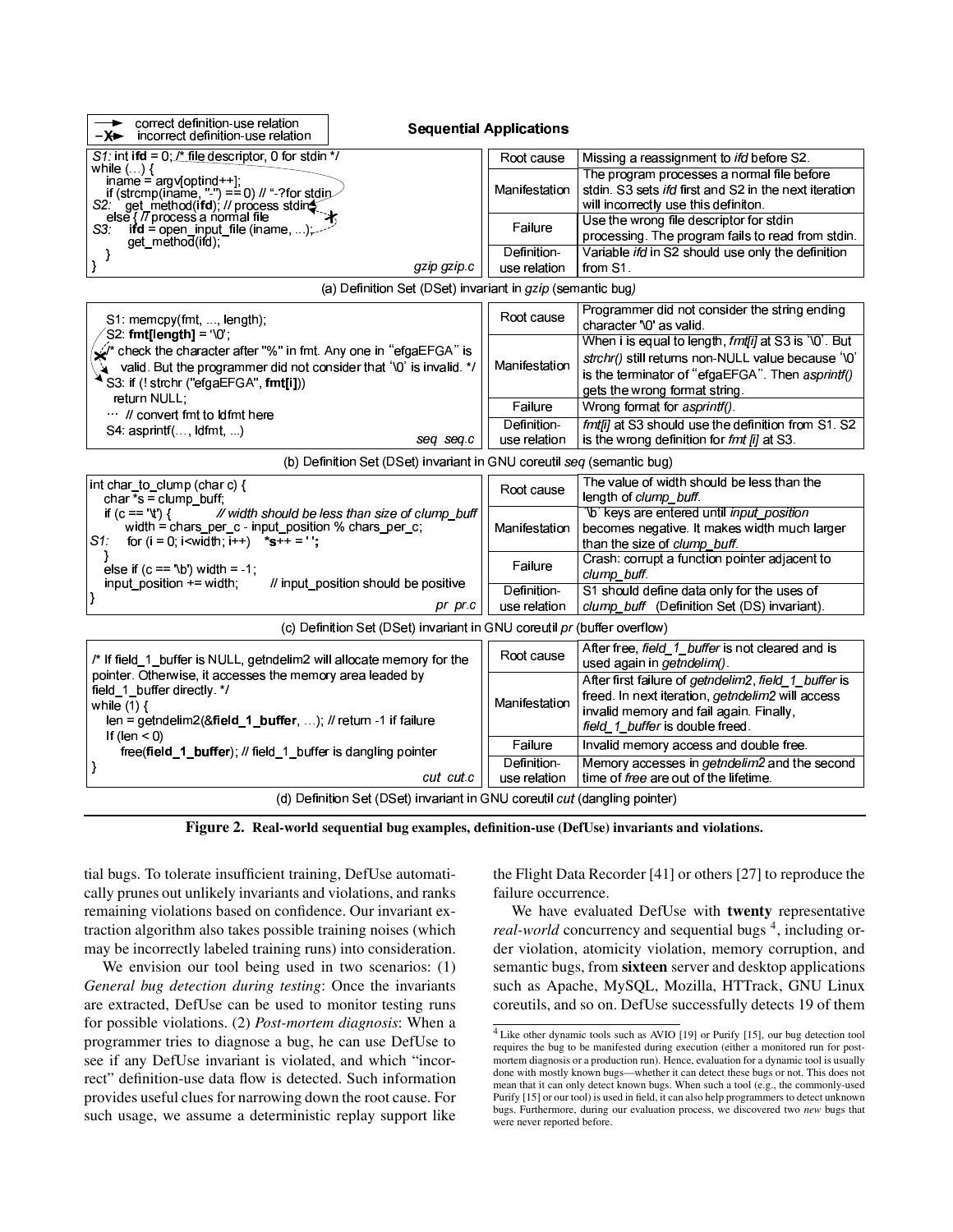including 2 new bugs that were never reported before. Furthermore, DefUse reports only a few (0-3) false positives for our evaluated applications, benefiting from DefUse's pruning algorithm that can reduce the number of false positives by up to 87%. Our training sensitivity results show that DefUse is reasonably tolerant of insufficient training and achieves acceptable false positive rates after only a few (around 20) training runs.

# **2. Definition-Use Invariants**

# **2.1 Overview**

**Classification of Program Invariants.** Invariants are program properties that are preserved during correct executions. They reflect programmer intentions. Invariants are traditionally used for compiler optimization (e.g., loop invariants). Recent works automatically infer *likely* invariants of certain types from training runs and use them to detect software bugs. Previously proposed invariants include value-range invariants [8, 13], access-set invariants [45], access interleaving invariants [19] and others [6, 17].

Since few previous studies have classified program invariants, we summarize them into three categories as below:

- *Characteristic-based Invariants*: Sometimes, a program element's state may change, but all states share a common characteristic. Examples include "variable x's value should be less than 5", "function f's return value should be positive", "basic block b should be atomic", and so on.
- *Relation-based Invariants*: Some invariants are about the relationship among multiple program elements. An example is the multi-variable invariant discussed in MUVI [17]. It captures the relations between multiple variables that are always accessed together.
- *Value-based Invariants*: In some cases, certain program elements always have a fixed set of values. In this case, we use value in a broad sense. The value can be a variable value, or an access set, and so on. We call such invariants as value-based. The access set invariants discovered in AccMon [45] is such an example. It captures the set of instructions (program counters) that access a target memory location.

**Definition-Use Invariants.** As discussed in Section 1.2, *definition-use invariants* widely exist in both sequential and concurrent programs, but have not been studied before. They reflect programmers' intention on data flows and are closely related to many software bugs, such as those shown in Figure 1 and Figure 2.

From many real-world programs, we have observed that common data flow intention can be captured by the following three types of definition-use invariants, with each belonging to a category discussed above.

• *Local/Remote (LR)* is a type of characteristic-based invariants for concurrent programs. An LR invariant reflects programmers' intention on an important property of a read instruction: *should it use only definitions from a local (respectively remote) thread?* It is useful for detecting order violation bugs, and read-after-write atomicity violation bugs in concurrent programs.

- *Follower* is a type of relation-based invariant that is especially useful for concurrent programs. It reflects the relation between two consecutive reads to the same memory location from the same thread: *should the second read use the same definition as the first one?* It captures the atomicity assumption between two consecutive reads, and can be used to detect read-after-read atomicity violation bugs.
- *Definition Set (DSet)* is a value-based invariant and captures the set of definitions (i.e., write instructions) that a read instruction should use. Unlike LR and Follower, DSet is applicable to both concurrent and sequential programs. It is useful for detecting concurrency bugs (atomicity violations, especially read-after-write atomicity violations, and order violations), as well as memory bugs (dangling pointers, buffer overflow, and so on) and certain semantic bugs which are introduced by incorrect data flow.

The above types of definition-use invariants capture different data flow intentions and complement each other well. When used for detecting bugs, each has different trade-offs between detection power and the false positive rate. Therefore, we combine these three types into a single definitionuse framework, called *DefUse*.

In the rest of this section, we first discuss each one with real-world examples, followed by the rationale for combining all three of them in DefUse.

# **2.2 Local/Remote (LR) Invariants**

In concurrent programs, certain reads may use only local definitions (maybe due to atomicity) or only remote definitions (maybe for the purpose of communication or synchronization). LR invariants can capture these properties.

Formally speaking, an LR invariant,  $LR(r)$ , at a read, r, equals to "LOCAL" (respectively "REMOTE") if  $r$  uses only definitions from the local (respectively remote) thread. We denote them as LR-Local and LR-Remote, respectively. If  $r$  can read from either a local or a remote definition,  $r$  has no LR invariant. Figure 3(a) illustrates the basic idea of LR invariants.

Figure 1(a) and (b) demonstrate two different real-world examples of LR invariants from HTTrack and Apache and their corresponding violations. As we explained before in the introduction, in the example shown in Figure  $1(a)$ , the global opt pointer at  $S2$  in thread 1 should always use a definition from a remote thread, i.e., a child thread of thread 1, not from the local thread. Otherwise, it can lead to a nullpointer dereference. In other words, it has an LR-Remote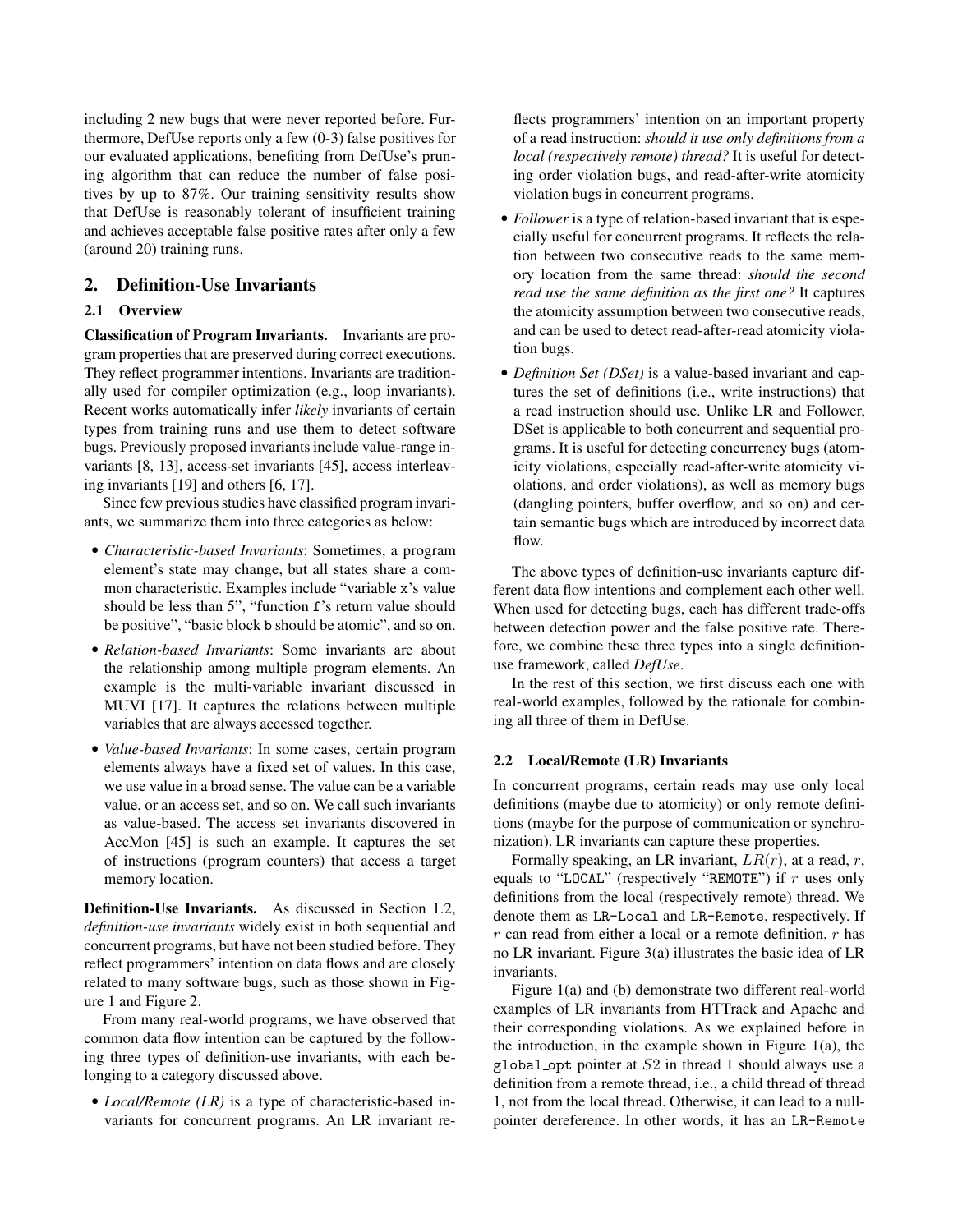

**Figure 3. Examples of real-world definition-use invariants and their violations.**

invariant but unfortunately it is not guaranteed by the implementation (probably due to the programmer's wrong assumption about the execution order after thread creation).

Conversely, in the Apache example shown on Figure 1(b), S2 always needs to read the refcount value decremented by the local thread, i.e., S2 holds a LR-Local invariant. Furthermore, due to the incorrect implementation, the above assumption is not guaranteed. Therefore,  $S2$  and  $S1$  can be interleaved by S3, which causes S2 to read the definition from a remote write S3. This violates S2's LR-Local invariant.

## **2.3 Follower Invariants**

In concurrent programs, programmers frequently make assumptions about the atomicity of certain code regions. The LR invariants already captures the case of read-after-write data flow relation in an assumed atomic region, but not the read-after-read case, which can be captured by using a Follower invariant.

Specifically, for two consecutive reads,  $r_1$  and  $r_2$ , to the same location from the same thread, if  $r_2$  always uses the same definition as  $r_1$ , we say  $r_2$  has a Follower invariant. Follower is different from LR because as long as  $r_2$  uses the same definition as  $r_1$ , the definition can come from either local or remote. Figure 3(b) demonstrates Follower invariants.

Figure 1(c) shows a real-world example of Follower invariants from Apache. As long as S2 reads the same definition as  $S1$ , wherever buf index is updated, the execution is correct, i.e., S2 holds a Follower invariant. However, when such an assumption is not guaranteed, the sequence of  $S1$ and S2 may be interrupted by the interleaved remote access S3, making S2 read a different value from S1. Therefore, S2's Follower invariant is violated. This is an atomicity violation bug.

#### **2.4 Definition Set (DSet) Invariants**

While concurrent programs have special inter-thread data flows, definition-use is not specific to only concurrent programs. Our third type of invariants, *Definition Set (DSet)*, is suitable for both sequential and concurrent programs. A DSet invariant at a read is defined as the set of all writes whose definitions this read may use. Figure 3(c) shows a DSet invariant at R1. Every read instruction has such a DSet.

When it consumes a value defined by an instruction outside its DSet, a DSet invariant is violated, indicating a likely bug.

Figure 1(d) shows a real-world example of a DSet invariant in a concurrent program, Transmission. S3 is supposed to use h->bandwidth's value defined only by S2. If the thread creation and initialization in S2 takes a longer time than the programmer's assumption, S3 may use the definition from  $S1$ , violating the DSet invariant of  $S1$ . It is of note that there is no Follower invariant here. Even though there is an LR-Remote invariant, the bug's manifestation condition does not violate LR-Remote at S3 because the wrong definition S1 also comes from a remote thread (Thread 1). Therefore, LR or Follower invariants are not effective in detecting this bug, while DSet is.

Apart from concurrent programs, DSet is also applicable to sequential programs, as shown in Figure 2. The DSet invariant at S2 in Figure 2 (a) captures the set of valid definitions for S2 to use:  $\{S1\}$ . When the semantic bug is triggered,  $S2$  would use a definition from  $S3$ , violating  $S2$ 's DSet invariant. Hence, this bug can be detected. The other three sequential bug examples are similar.

#### **2.5 DefUse: Combining All Three Invariants**

The above three types of invariants capture different aspects of definition-use properties. Although DSet invariants appear more general than LR and Follower, they do not necessarily subsume LR and Follower since they do not capture inter-thread information. In a definition set, we do not express whether this definition is local or remote. As a result, in some concurrency bug cases, DSet may not be violated, but LR or Follower invariants are, as shown in the examples below.

Figure 1(b) shows such an example from Apache Httpd. The variable reficount definition used at  $S2$  is always from atomic decrease() at  $S1$ . However, when the bug is triggered, S2 can use a definition from a remote thread also executing atomic decrease(). Therefore, the DSet invariant at S2 is not violated during such abnormal execution. However, the LR invariant is violated.

Similarly, DSet invariants do not completely cover Follower invariants either. For example, in Figure 1(c), there are two definition-use chains, S3-S1 and S3-S2, which can be recorded in two DSets. However, the dependence relation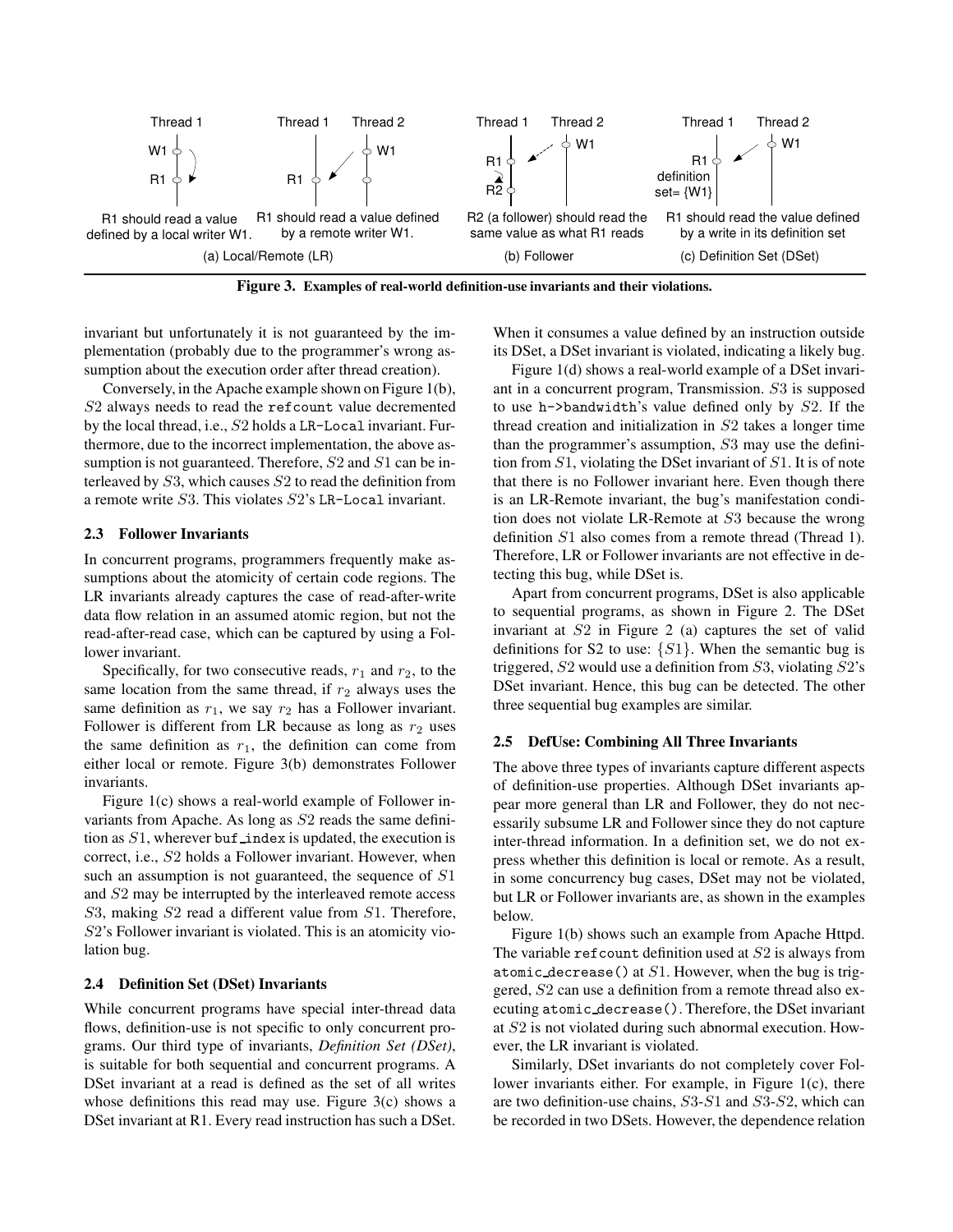

**Figure 4. Overview of DefUse system.**

between the two reads' definitions are not captured by DSet. In an incorrect run, if another instance of S3 is interleaved between S1 and S2, no DSet invariant is violated, although the Follower invariant at S2 is.

In addition, since LR and Follower invariants capture general properties instead of concrete values, they provide fewer false positives in bug detection. It follows that their generality may also lead to failure to detect the actual bugs. In particular, LR and Follower invariants are not suitable for capturing sequential data flow, whereas DSet is. Therefore, DSet can be used for detecting memory and semantic bugs.

Due to the above reasons, our work combines all three invariants into a single framework, called *DefUse*.

# **3. Invariant Extraction**

DefUse has two phases: (1) an extraction phase for inferring definition-use invariants; and (2) a detection phase for detecting invariant violations and reporting potential bugs after pruning and ranking. DefUse uses four components for these two phases: Extractor, Detector, Invariant Database, and Pruning/Ranking Engine, which are shown in Figure 4.

This section discusses how to automatically infer programs' definition-use invariants. It first describes the general idea and then provides the extraction algorithms for LR, Follower and DSet invariants. The next section will discuss violation detection, pruning and ranking.

#### **3.1 The Main Idea**

Definition-use invariant are hard to extract using static code analysis, especially from concurrent programs. It is also too tedious to require programmers to write down all invariants. In addition, programmers may not be consciously aware of many such invariants. Otherwise, they probably would have implemented the code correctly without introducing such bugs.

Similar to the previous works on extracting program invariants, such as Daikon [8], DIDUCE [13], AVIO [19], AccMon [45], and so on, we also rely on correct runs from inhouse testing to statistically infer definition-use invariants. Although it is possible to combine this with static analysis, it is difficult to use such information especially for concurrent programs written in C/C++, for which it is hard to statically determine which code can be executed in parallel. Similar to the previous works, we also assume that the target program

| Symbol                      | Description                              |
|-----------------------------|------------------------------------------|
|                             | a static instruction                     |
| $I_{\scriptscriptstyle II}$ | a read instruction (i.e., a use)         |
| $I_D$                       | a write instruction (i.e., a definition) |
| Ź,                          | the latest dynamic instance of $I$       |
| $i_{\nu}$                   | the latest dynamic instance of $I_U$     |
| $i_d$                       | the latest dynamic instance of $I_D$     |
| $T(i_d)$ or $T(i_u)$        | $i_d$ 's or $i_u$ 's thread identifier   |

**Table 1. Symbols used in this paper. All instruction symbols are for the memory address** m **by default.**

is reasonably mature and thereby feasible for extracting invariants statistically.

As pointed out by the previous works [19, 44], concurrent programs provide a unique challenge for generating different training runs. Different runs, even with the same input, can have different interleavings. A systematic concurrency testing framework such as CHESS [25, 26] or CTrigger [30] can be used to systematically explore different interleavings for each input.

**Insufficient training problem and training sensitivity.** It is conceivable that training runs may not cover all execution paths. Therefore, the extracted invariants may suffer from the problem of insufficient training. To address this, both our invariant extraction and bug detection algorithms explore various techniques to filter unlikely invariants or violations, and devalue unconfident invariants and bug reports (see Section 4.2). Moreover, the extracted invariants can be refined after each detection run based on the programmer's feedback on bug reports. Finally, in our experiments, we studied the training sensitivity by testing with the inputs that are very different from that used in the training (see Section 5.5).

#### **3.2 Extraction Algorithms**

In this section, we describe in detail the algorithms to extract definition-use invariants. Due to page limitations, we present only the algorithms for concurrent programs. The extraction for DSet invariants works for sequential programs as well. For simplicity, we use the symbols explained in Table 1.

**DSet invariant extraction.** Our DefUse extraction algorithm obtains DSet by collecting all definitions that are used by  $I_U$  during training runs. In our implementation, DefUse uses the Pin [21] binary instrumentation framework to instrument accesses to every monitored memory location. For each memory location, DefUse stores its most recent write instruction in a global hash-table, called *Definition-Table*. At a read  $i_u$ , DefUse gets its definition  $i_d$  from the *Definition*-*Table* and uses  $i_d$ 's corresponding static instruction  $I_D$  to update  $I_U$ 's DSet:

$$
DSet(I_U) \leftarrow DSet(I_U) \cup \{I_D\} \tag{1}
$$

After the training phase, information for every instructions' DSet is stored into the invariant database along with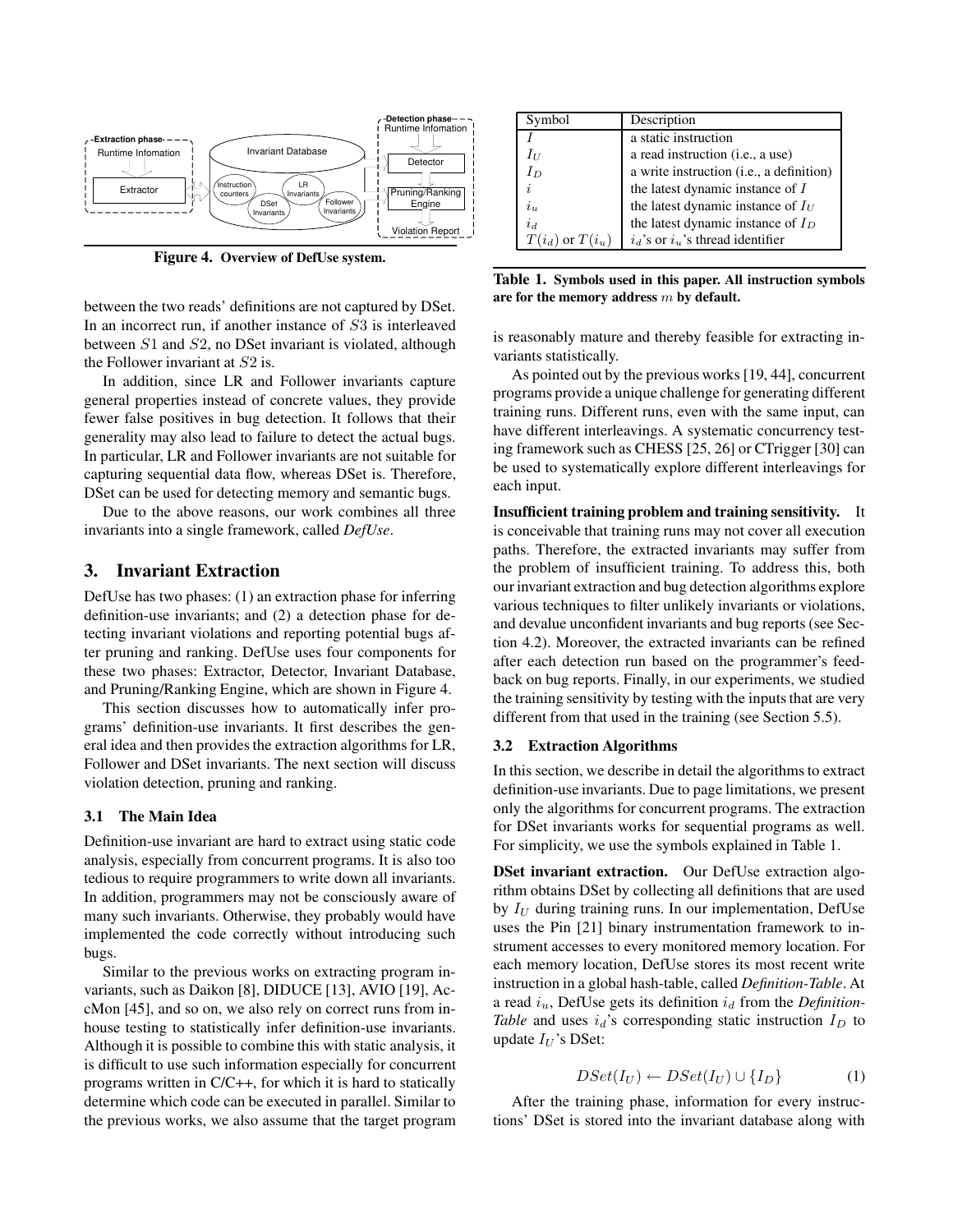some statistical information such as the number of times  $I_U$ and  $I_D$  are executed, and so on, for the purpose of pruning and ranking.

**LR invariant extraction.** In order to infer LR invariants, DefUse firstly needs to know which thread provides the definition for a read. This can be easily obtained through the *Definition-Table*. Specifically, when  $i_u$  is executed, DefUse finds its definition  $i_d$  from the *Definition-Table*. DefUse then compares  $T(i_u)$  and  $T(i_d)$  to determine whether they are from the same thread or not. Finally, it compares the answer with the  $LR(I_U)$  associated with  $I_U$ . If they are different,  $LR(I_U)$  is set to NO\_INV to indicate that there is no LR invariant at  $I_U$  and this read is no longer monitored for LR invariant extraction.  $LR(I_U)$  is initialized based on the definition source (either REMOTE or LOCAL) on the first time  $I_U$  is executed. This process can be formalized as follows:

$$
LR(I_U) \leftarrow \begin{cases} LOCAL & \text{if} & LR(I_U) = LOCAL \\ REMOTE & \text{if} & LR(I_U) = REMOTE \\ REMOTE & \text{if} & LR(I_U) = REMOTE \\ & \land T(i_d) & \text{otherwise} \end{cases}
$$

**Follower invariant extraction.** In order to infer Follower invariants, DefUse needs to store its recent access history to determine whether an instruction and its predecessor use the same definition. To achieve this, DefUse maintains a bitvector for every memory location  $m$ , called has read(m). A bit in the vector has read $(m,t)$  indicates whether the current definition to memory location  $m$  has already been used by thread  $t$ . By checking this bit-vector before every read instruction  $i_u$ , DefUse can easily determine whether  $i_u$ and its predecessor use the same definition.

Specifically, bit-vector has  $\text{read}(m)$  is initialized as zero. Every write to  $m$  sets all bits of has read(m) to zero. After any read from m in thread t, has read(m, t) is set to one. In order to know whether an instruction  $i<sub>u</sub>$  uses the same definition as its predecessor, before executing  $i_u$ , DefUse checks if the corresponding bit (i.e., has read( $m$ , t)) is one. If it is, it means that there is no new definition since thread  $T(i_u)$ 's last use to m. In other words,  $i_u$  shares the same definition with its predecessor.

To maintain and update the Follower invariant information for  $I_U$ , DefUse associates  $Follower(I_U)$  with it. This flag is set to TRUE if  $I_U$ 's dynamic instances always share definition with their predecessors. Whenever a dynamic instance of  $I_U$  uses a different definition from its predecessor, the flag is set to FALSE and  $I_U$  is no longer monitored for Follower invariant extraction.

$$
Follower(I_U) \leftarrow Follower(I_U) \land has\_read(m, T(i_u))
$$
\n(3)

## **3.3 Design and Implementation Issues**

Our implementation is based on Pin [21], a dynamic binary instrumentation framework. In the following paragraphs, we discuss several detailed implementation issues.

**Monitored memory locations.** The invariant extraction algorithms can be applied to any memory unit (byte, word, and so on) and any memory region (stack, heap, global data region, and so on). We use byte granularity in our implementation for the greatest accuracy. Currently, our DefUse prototype monitors heap and global data region. Stack is ignored because variables stored on stack seldom involve in concurrency bugs [18]. Nevertheless, some sequential bugs may not be detected because of this choice. We will extend DefUse in the future to cover these stack related sequential bugs.

**External definitions.** Programs may use external libraries and system calls. We term the definitions from those external codes as *external definitions*. The absence of these external definitions could result in some definition-use invariants not being detected.

We use two approaches to solve this problem. Firstly, we annotate some system calls and widely used library functions, such as memset and memcpy which can create definitions. We regard these functions as black boxes and their call-sites as definitions.

Of course, it is impractical to annotate all external functions and system calls. Therefore, our second approach is to introduce  $\xi = (I_{\xi}, T_{\xi})$  to represent unannotated external definitions. When DefUse meets a use and does not find any preceding definition to the same memory location, the symbol  $I_{\xi}$  is introduced to represent the virtual external definition.

It is of note that since we instrument the code at binary level, we can always detect every user-level definition and use, regardless of whether or not it is from libraries. However, annotation may improve context-sensitivity compared to directly processing the definitions within them.

**Virtual address recycle.** We also need to consider virtual address recycling caused by memory allocation and deallocation. In other words, some instructions may access the same memory location simply due to memory recycling rather than for some inherent data flow relation. To address this problem, we intercept every de-allocation function, and delete all the previous information for accesses to the futuredeallocated memory region.

**Context-sensitivity.** Small un-inlined functions may have many call-sites. As a result, a use in such a function may have many definitions from different call-sites, which can lead to inaccurate invariants. This issue can be addressed in two ways. The first is to inline this small function, and treat each call-site's use as different reads. In other words, we can make it context-sensitive. A simpler approach is to just prune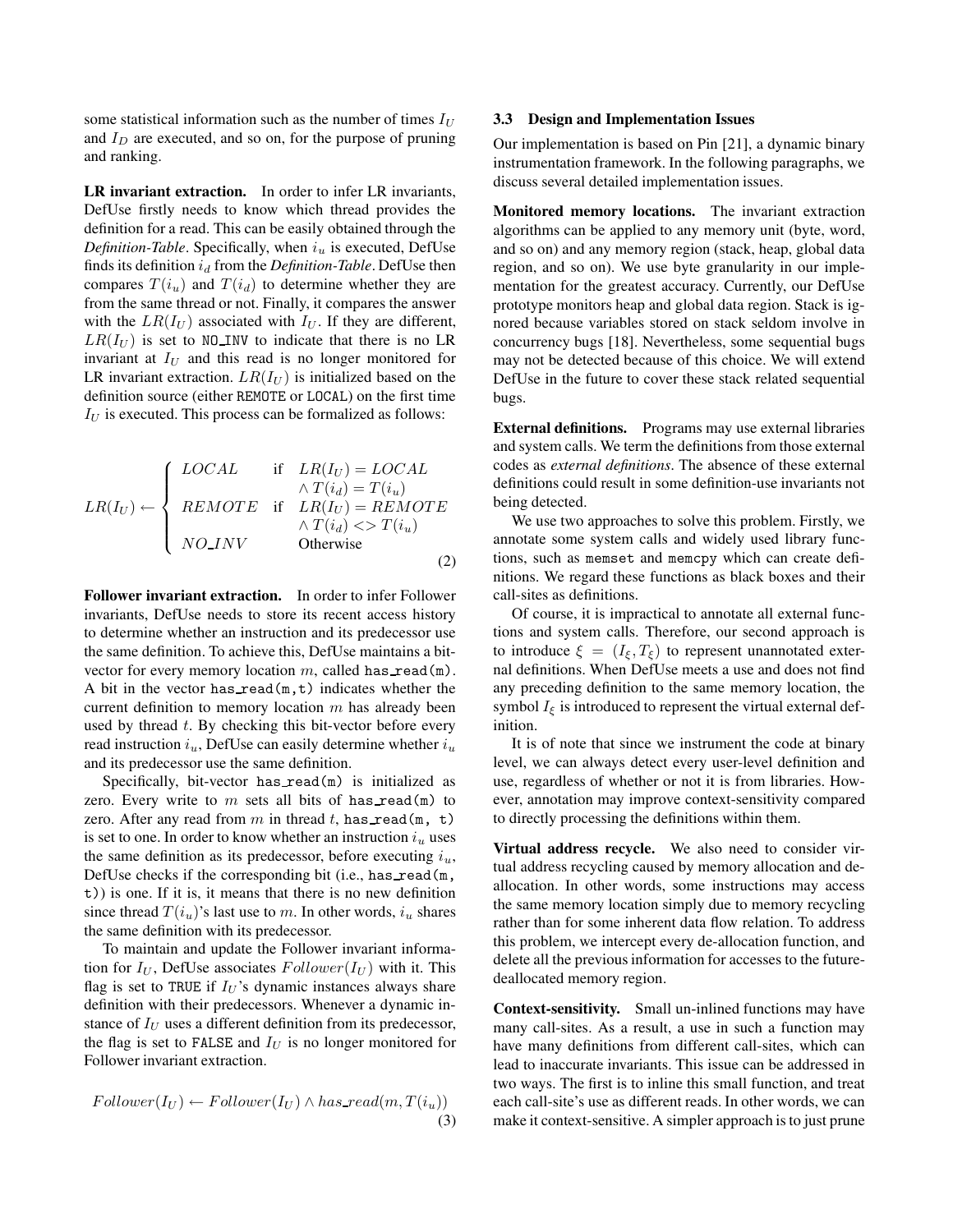such use from the invariant database since it has too many definitions.

**Training noise.** Although existing in-house testing oracles are relatively accurate in labeling incorrect runs from correct ones in most cases, we also suffer from the problem of training noise (i.e., a buggy run is incorrectly labeled as correct), as experienced with all previous works in invariantbased bug detection [8, 13, 19, 45]. To handle this problem, our extraction algorithm can be extended by relaxing the 100% support constraint. For example, if an invariant is supported by 95% of the training runs, this invariant is not pruned and is still kept to detect potential violations during monitored runs. Intuitively, violations to such invariants should be ranked lower than those for invariants with 100% support from training runs.

## **4. Bug detection**

#### **4.1 Detection Algorithms**

DefUse detects bugs by checking violations against the extracted DSet, LR, and Follower invariants. At every read instruction, if the monitored properties do not match the associated invariants, DefUse reports such violation to its Rank/Pruning Engine for further analysis.

The detection algorithms are similar to the extraction algorithms discussed in Section 3. In the below section, we briefly describe the basic detection algorithms against each type of definition-use invariant violations. We will discuss how to prune and rank bug reports in Section 4.2.

To detect DSet invariant violation, DefUse maintains a *Definition-Table* at runtime so that it knows which instruction provides a definition for each use. If the definition for a use is not in this use's DSet, a violation is issued. Formally speaking, the violation condition is:

$$
I_D \notin DSet(I_U) \tag{4}
$$

Detecting violations against LR invariants is also straightforward. At a monitored read, DefUse first checks whether this read has an LR invariant or not. If it does, DefUse examines whether the monitored read and its definition come from the same thread and matches the monitored condition with the type of LR invariant (LOCAL and REMOTE) extracted at this read. If there is a violation, it will be reported to the Pruning/Ranking Engine:

$$
\{LR(I_U) = LOCAL \land T(i_d) \ll T(i_u)\} \lor \{LR(I_U) = REMOTE \land T(i_d) = T(i_u)\}
$$
\n(5)

The basic idea of detecting violations to Follower invariants is to check whether an instruction with a Follower invariant shares the same definition with its predecessor (by leveraging the has  $\text{read}(m)$  vector similar to that used in extraction). If not, a violation will be reported for pruning and ranking:

 $Follower(I_U) \wedge \overline{has\_read(m, T(i_u))}$  (6)

## **4.2 Pruning and Ranking**

For training-based approaches, it is usually hard to know whether the training is sufficient. Without ranking and pruning, bug detection using such approaches may generate a significant number of false positives due to insufficient training.

**Pruning.** DefUse automatically prunes the following cases in bug reports:

- *Barely exercised uses*: For reads that are never covered during training, we do not report any violations since we do not extract any invariants associated with them. It is also useful to extend this strategy to those uses that we have only seen once or twice during training runs and therefore have little confidence of in the extracted invariants.
- *Barely exercised definitions*: Similarly, for definitions that are never exercised during training runs, if we encounter them during detection, we are not confident whether they are violations. In this case, we also prune them from the bug reports.
- *Popular uses*: Some uses, such as those in a small function called from multiple call-sites, are very popular and have a large definition set. In this case, we also prune it as it might be perfectly acceptable to have yet another definition for this use during detection runs.

**Ranking.** After pruning the above cases, DefUse ranks every unpruned violations based on its confidence. In this way, users can start with the top-ranked bug reports and gradually move down the list. In addition, DefUse also provides an optional pruning phase, called *confidence-based pruning*, which prunes the violations whose confidence is lower than a certain threshold. By default, we do not use such an option for our experiments unless explicitly mentioned.

Intuitively, the following conditions increase the confidence of a true bug:

- many dynamic instances of the definition ( $#I_D$ ) and the use  $(\#I_U)$  during training;
- no significant difference between the number of instances of the definition and instances of the use ( $|#I_D - #I_U|$ ) during training;
- small definition set  $(|DSet(I_U)|);$
- few instances of this violation pair ( $\# violation_{DSet}(I_D, I_U)$ ) during detection.

For a DSet invariant violation, if the invariant is supported by many instances of definitions and uses during training, any violation to it has a high probability of being a bug. Meanwhile, if the size of  $DSet(I_U)$  is large, or the same violation is detected many times, the violation is unlikely to be a bug. As such, the confidence is computed as follows.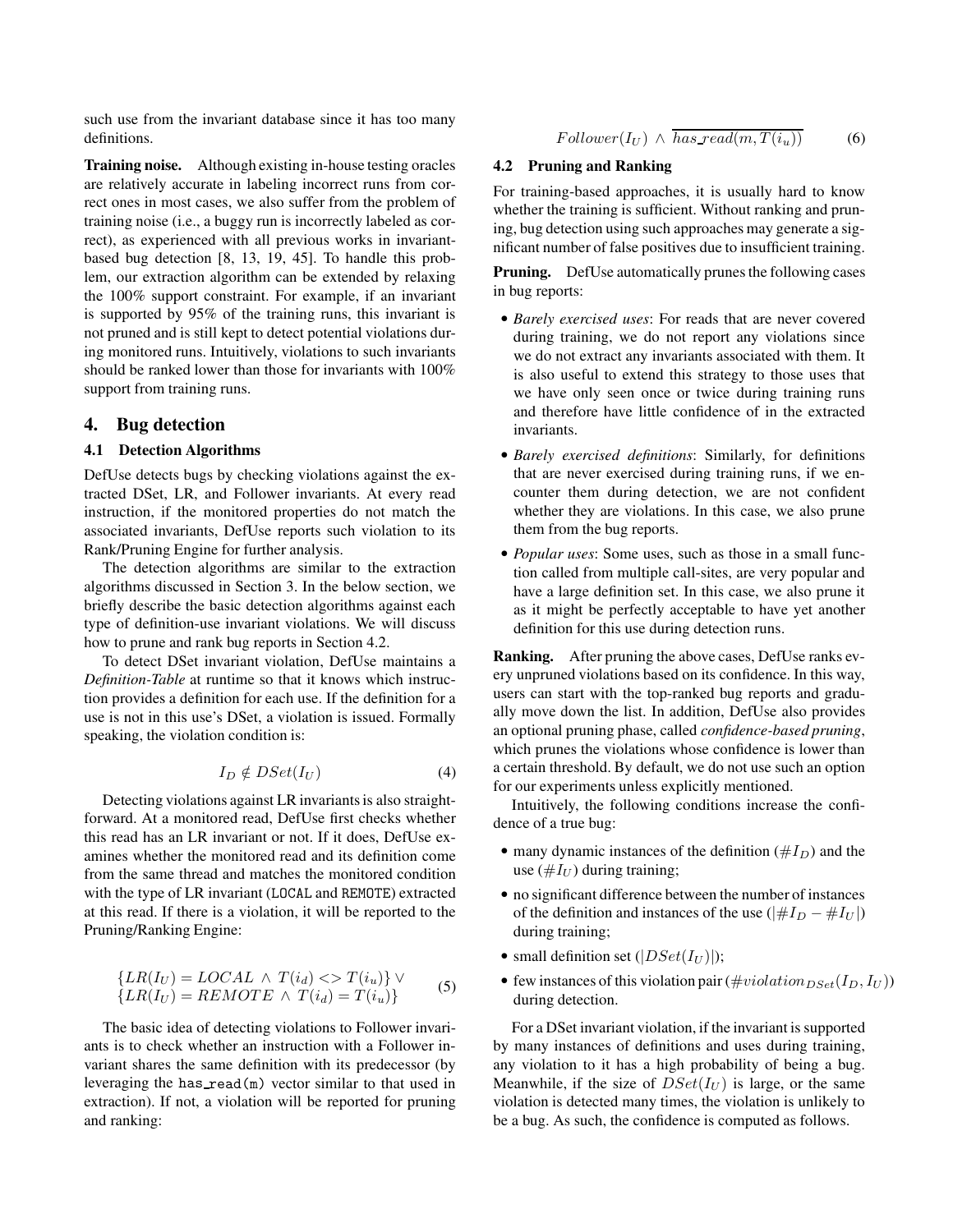$$
conf_{DSet} = \frac{\#I_D \times \#I_U}{(|\#I_D - \#I_U| + 1) \times |DSet(I_U)| \times \#violation_{DSet}(I_D, I_U)} \tag{7}
$$

For LR and Follower violations, the confidence is computed based only on the number of dynamic instances of a use during training and the number of violations occurring during detection, as follows:

$$
conf_{LR} = \#I_U / \# violation_{LR}(I_U)
$$
 (8)

$$
conf_F = \#I_U / \#violation_F(I_U)
$$
 (9)

**Violations to multiple invariants.** In some cases, a bug may violate multiple invariants (e.g., both the DSet and LR invariants). In these case, DefUse uses a geometric mean of the confidence of all violations as DefUse's confidence. As an alternative approach, we can also weigh each invariant differently. For example, violations to LR and Follower invariants may have higher confidence values, since they are coarse-grained invariants and hence can gain more statistical support from training runs.

# **5. Experimental Evaluation**

# **5.1 Test Platform, Applications and Bugs**

We implemented DefUse using Intel's dynamic instrumentation tool, Pin [21], for invariant extraction and bug detection. All experiments are conducted on an 8-core Intel Xeon machine (2.33GHz, 4GB of memory) running Linux 2.6.9.

We used a total of **sixteen representative real-world applications** (shown in Table 2), including 8 multi-threaded applications and 8 sequential applications. Concurrent applications include 2 widely used servers (Apache Httpd and MySQL), 6 desktop/client applications (Mozilla JavaScript engine, HTTrack, Transmission, PBZip2, and so on). We used the original applications from their official websites and did not modify any of them for our evaluation.

We evaluated DefUse with **20 real-world software bugs** (including 11 concurrency bugs and 9 sequential bugs) of various root causes, including atomicity violations, order violations, memory bugs and semantic bugs.

#### **5.2 Training Process**

In our experiments, we tried our best to emulate how programmers would use DefUse in practice, especially for invariant extraction from training runs. The following is our training setup. Like all previous invariant-based works, we leverage the common available testing oracle from in-house regression testing to label correct testing runs for training.

Invariants are extracted systematically. Specifically, we used multiple different inputs for training, which are crucial for sequential applications. All inputs used for training are from standard test cases released together with the corresponding software. In other words, training inputs are selected in a way that is oblivious to the tested bug. In some

| <b>Type</b> |            |                |       | <b>Applications LOC Descriptions</b> |
|-------------|------------|----------------|-------|--------------------------------------|
|             | Server     | Apache         | 345K  | Web server                           |
| $Con-$      | App.       | <b>MySOL</b>   | 1.9M  | Database server                      |
| current     |            | Mozilla        | 3.4M  | Web browser suite                    |
| App.        |            | <b>HTTrack</b> | 54.8K | Website copier                       |
|             | Desktop    | Transmission   |       | 86.4K BitTorrent client              |
|             | App.       | P B Zip2       | 2.0K  | Parallel file compressor             |
|             |            | x264           |       | 29.7K H.264 codec                    |
|             |            | <b>ZSNES</b>   |       | 37.3K Nintendo game emulator         |
|             | Utility    | gzip           |       | 14.6K Compression tool               |
|             |            | tar            |       | 41.2K File archiving tool            |
|             |            | seq            | 1.7K  | Print number sequence                |
|             |            | paste          | 1.4K  | Merge lines of files                 |
| Sequen-     | <b>GNU</b> | sort           | 4.3K  | Sort lines in files                  |
| tial        | Linux      | ptx            | 5.7K  | Index of file contents               |
| App.        | coreutils  | cut            | 3.3K  | Remove sections from files           |
|             |            | pr             | 6.3K  | Convert files for printing           |

**Table 2. Evaluated applications.**

| <b>Bug Type</b>  | <b>ID</b>      | <b>Bug description</b>                    |
|------------------|----------------|-------------------------------------------|
|                  | Apache#1       | Random crash in cache management          |
| Atomicity        | Apache#2       | Non-deterministic Log-file corruption     |
| Violation        | Apache#3       | Random crash in worker-queue accesses     |
| <b>Bugs</b>      | Mozilla        | Wrong results of JavaScript execution     |
|                  | MySQL#1        | Non-deterministic DB log disorder         |
|                  |                | MySQL#2 Read after free object            |
|                  | <b>HTTrack</b> | Read before object creation               |
| Order            | Transmi        | A shared variable is read before          |
| Violation        | -ssion         | it is properly assigned by a child thread |
| <b>Bugs</b>      | PBZip2         | Random crash in file decompression        |
|                  | x264           | Read after file closed                    |
|                  | <b>ZSNES</b>   | Inquiry lock before initialization        |
| Semantics        | gzip           | Use wrong file descriptor                 |
|                  | seq            | Read wrong string terminator              |
| Unbounded        | tar#1          | Read out of buffer                        |
| memory           | paste          | Read out of buffer                        |
| read             | sort           | Read unopened file                        |
| Dangling Pointer | cut            | Dangling pointer                          |
| Memory           | ptx            | <b>Buffer overflow</b>                    |
| corruption       | pr             | Buffer overflow                           |
|                  | tar#2          | Overwrite wrong buffer fields             |

**Table 3. Evaluated real-world bugs.**

experiments (for studying training sensitivity), we even manually examined the training inputs to ensure that they are different from the input used for detection (as explained in the next subsection).

For concurrent applications, in each input, training also needs to cover various interleavings [25, 26, 36]. Therefore, we executed the tested program with each input for 10 times <sup>5</sup> on our 8-core machine. It is conceivable to use more advanced interleaving testing tools [25, 26, 30, 36] to improve DefUse training process to cover more interleavings.

<sup>&</sup>lt;sup>5</sup> In the case of Apache server, we define one run as the duration to service for 100 different client requests, and for HTTrack, web crawling time for one run is set to five minutes.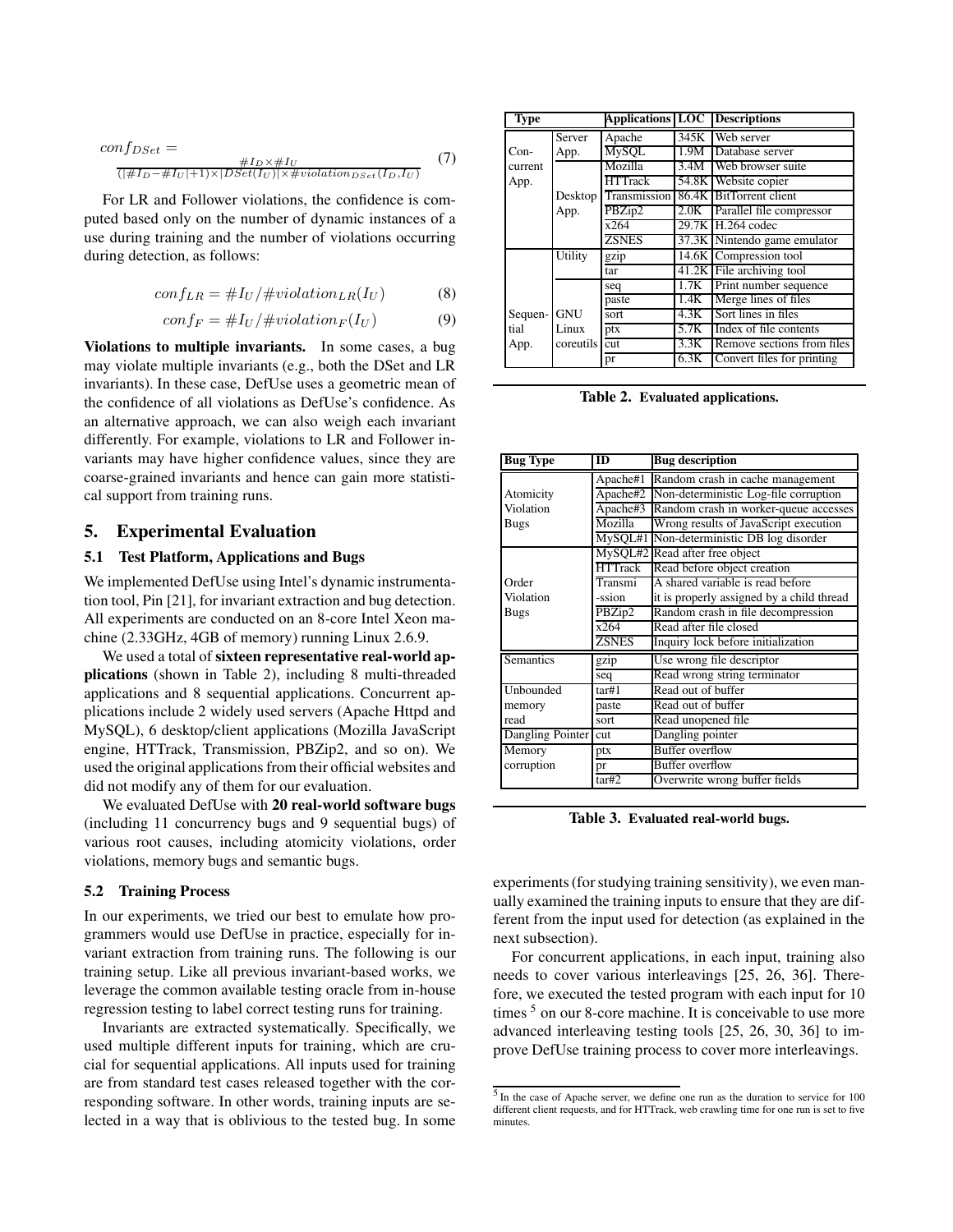## **5.3 Two Sets of Experiments**

DefUse is designed for two different usage scenarios (postmortem diagnosis and general bug detection during testing) as mentioned in the introduction. During post-mortem diagnosis, developers usually know which input triggers the bug so that they can easily design a good training input set for DefUse. For general bug detection, programmers can rely only on in-house testing suites, and so it is possible that some monitored runs may have a very different input. In such cases, it would be desirable for a bug detector to not report many false positives.

Considering the above two different usage scenarios, we design two sets of experiments to thoroughly evaluate DefUse.

- 1. *DefUse bug detection with sufficient training inputs.* In this set of experiments, DefUse's training input set includes all suitable inputs provided by the software developers or those generated by representative tools(e.g., for MySQL, we used the *mysql test* suite; for Apache, we used Surge [2] and httperf [24]). For some applications (e.g., tar, sort), we generated many different inputs. The results with this setting are shown in Table 4 and Table 5.
- 2. *DefUse bug detection with insufficient training inputs.* We use two experiments to show how DefUse would perform with insufficient trainings: how the number of false positives changes with inputs different from those used in training (Figure 5); and the amount of training runs/inputs needed to achieve a good detection accuracy (Figure 6).

In all our experiments, confidence is only used for ranking, but not for pruning, unless specifically mentioned (Figure 5(b) and Figure 6(b)).

# **5.4 Overall Results**

Table 4 shows DefUse's detection capability and the number of false positives, as well as the bug rankings in DefUse's violation report.

**Bug detection.** As shown on Table 4, DefUse can detect 19 of the 20 tested bugs in the 16 applications. *It is of note that these bugs are of various types including atomicity violations, order violations, semantic bugs, buffer overflows, dangling pointers, unbound reads, and so on.* Section 5.6 explains why DefUse misses the bug of tar#2.

The results also show that the three types of definition-use invariants (LR, Follower and DSet) are very complementary. DSet can detect 7 of the 11 concurrency bugs and all the tested sequential bugs, but misses 4 concurrency bugs which can be detected by LR or Follower. For example, Apache#1 and Mozilla are detected only by using LR invariants, and Apache#2 is detected only by using Follower. This justifies the benefit of combining all three invariants in DefUse.

DefUse can also detect bugs that would be missed by previoustools. One is an order violation bug in HTTrack and the

other two are semantic bugs in gzip and seq. Specifically, the recently proposed invariant-based bug detector, PSet [44], cannot detect the HTTrack bug, since their detection is not strictly based on definition-use relations. Figure 8 in Section 6 shows the simplified codes of HTTrack, and compares DefUse with PSet's behavior. It can be noted that DefUse can detect the bug with both DSet and LR invariants. A more detailed comparison with PSet with a bug example is in Section 6.

The evaluated two semantic bugs are caused only by a semantically wrong definition-use pair and not by accessing an invalid memory location. Hence, they would not be detected by previous memory checkers such as Valgrind [28].

**False positives.** In Table 4, for all the applications, the number of false positives is fewer than four. Moreover, almost all bugs ranked top in the violation report, which helps programmers easily identify bugs.

The low false positive numbers are a result of our pruning scheme described in Section 4.2 as well as sufficient training (the results of insufficient training are shown later). Table 5 demonstrates the effectiveness of our basic pruning algorithm (please note that no confidence-based pruning is used here). Overall, the number of false positives is reduced by up to 87% by pruning.

Comparing LR and Follower with DSet, the first two have much fewer false positives because they are coarse-grained (i.e., they look at only high-level definition-use properties instead of concrete definitions) and have more statistical supports from training runs.

### **5.5 Training Sensitivity**

As discussed in Section 5.3, in some scenarios and especially if used for general bug detection instead of post-mortem analysis, it is possible that training is not sufficient. That is, the training does not have a good coverage of execution paths or inputs. Our second set of experiments aim to answer the following related questions:

**What if detection runs are dramatically different from training runs?** To show DefUse's training sensitivity, we first analyze the effect of training inputs as shown in Figure 5. For detection, we use various inputs that are different from training inputs. To quantitatively measure their differences, we use the number of basic blocks newly explored in a detection run (but not in any training run).

Without any confidence-based pruning, as shown on Figure  $5(a)(c)$ , when a detection run is very different from training runs (e.g., for MySQL, with 835 number of untrained basic blocks), DefUse can introduce a few (e.g., 58 in MySQL) false positives. Fortunately, this problem can be addressed by applying confidence-based pruning, i.e., pruning out those with low confidence. In Figure 5(b)(d), after confidencebased pruning, even with 700 untrained basic blocks in a detection run, the number of false positives is always below 30. However, confidence-based pruning may also increase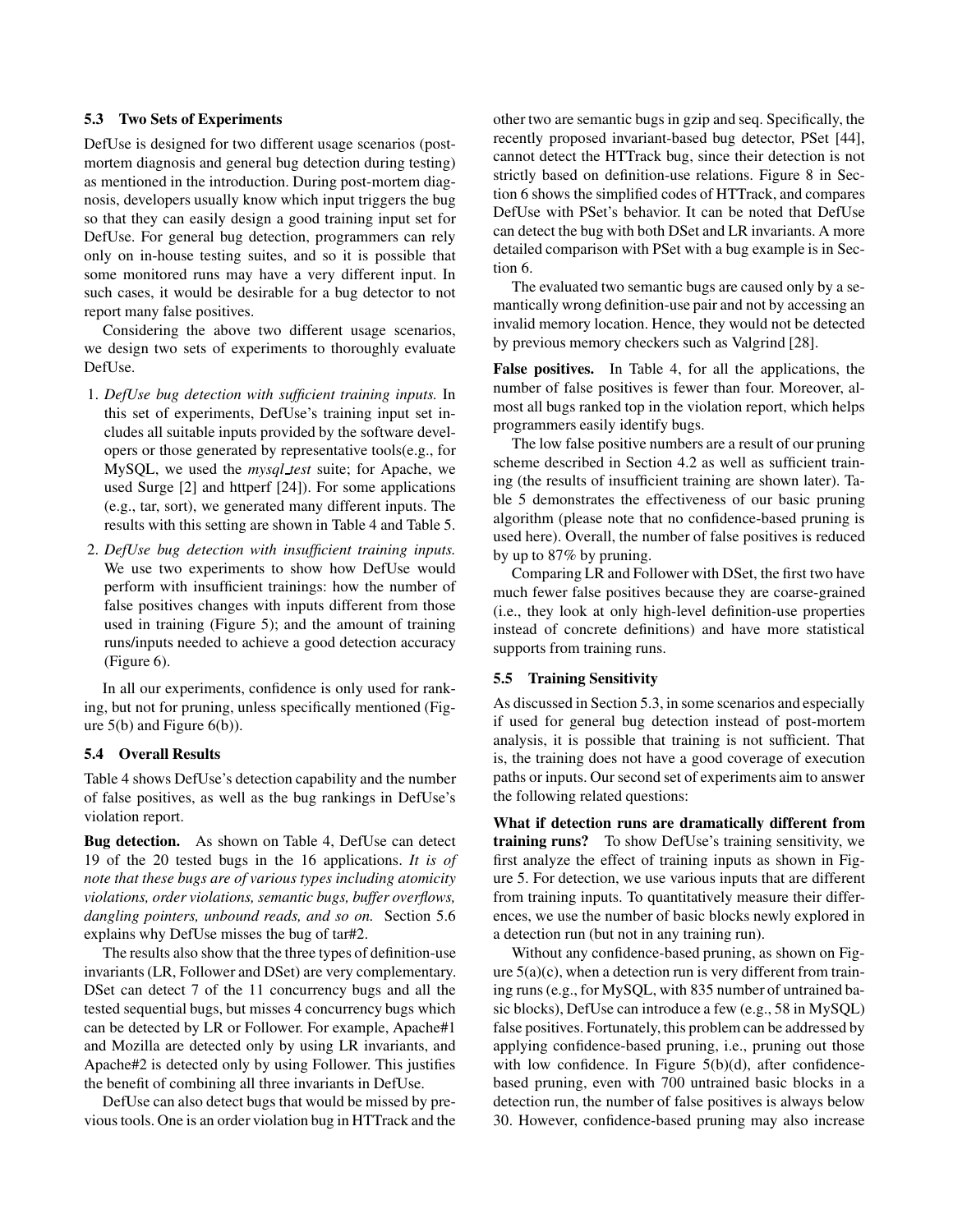| <b>Bug Type</b>                | Applications         | <b>LR</b>                |                | Follower                       |                          | <b>DSet</b>                |                | DefUse                     |                |
|--------------------------------|----------------------|--------------------------|----------------|--------------------------------|--------------------------|----------------------------|----------------|----------------------------|----------------|
|                                |                      | <b>Bug</b>               | False          | $\overline{B}$ ug              | False                    | Bug                        | False          | <b>Bug</b>                 | False          |
|                                |                      | Detected?                | Positives      | Detected?                      | Positives                | Detected                   | Positives      | Detected?                  | Positives      |
| <b>Concurrent Applications</b> |                      |                          |                |                                |                          |                            |                |                            |                |
|                                | Apache#1             | Yes(1)                   | $\Omega$       | no                             | $\Omega$                 | no                         | 1              | Yes $(2)$                  | 1              |
| Atomicity                      | Apache#2             | no                       | 2              | $\overline{\text{Yes}}(1)$     | $\overline{0}$           | no                         | 3              | Yes(1)                     | 3              |
| Violation                      | Apache#3             | Yes(1)                   | $\Omega$       | Yes(1)                         | $\Omega$                 | no                         | $\overline{0}$ | $\overline{\text{Yes}}(1)$ | $\mathbf{0}$   |
| <b>Bugs</b>                    | Mozilla              | $\overline{Y}$ es (1)    | $\Omega$       | no                             | $\Omega$                 | no                         | 3              | $\overline{\text{Yes}}(1)$ | 3              |
|                                | MySQL#1              | no                       | $\Omega$       | no                             |                          | $\overline{\text{Yes}}(1)$ | $\Omega$       | $\overline{\text{Yes}}(2)$ |                |
|                                | MySQL#2              | no                       | $\mathbf{0}$   | no                             |                          | $\overline{Yes}(1)$        | 2              | Yes(1)                     | $\overline{3}$ |
|                                | HTTrack <sup>*</sup> | Yes(1)                   | $\Omega$       | no                             | $\Omega$                 | Yes(1)                     | $\mathbf{0}$   | Yes(1)                     | $\overline{0}$ |
| Order                          | Transmission *       | no                       | $\overline{0}$ | no                             | $\Omega$                 | Yes(1)                     | $\overline{0}$ | Yes(1)                     | $\overline{0}$ |
| Violation                      | PBZip2               | no                       | $\Omega$       | $\overline{\text{Yes}}(1)$     | $\Omega$                 | $\overline{\text{Yes}}(1)$ | $\mathbf{0}$   | $\overline{\text{Yes}}(1)$ | $\Omega$       |
| <b>Bugs</b>                    | x264                 | no                       | $\Omega$       | no                             | $\theta$                 | Yes(1)                     | $\Omega$       | $\overline{\text{Yes}}(1)$ | $\Omega$       |
|                                | <b>ZSNES</b>         | Yes(1)                   | $\mathbf{0}$   | no                             | $\Omega$                 | Yes(1)                     | $\mathbf{0}$   | Yes(1)                     | $\theta$       |
|                                |                      |                          |                | <b>Sequential Applications</b> |                          |                            |                |                            |                |
| <b>Semantics</b>               | gzip                 | $\overline{a}$           |                |                                |                          | $\overline{\text{Yes}}(1)$ | $\Omega$       | $\overline{Yes}(1)$        | $\Omega$       |
|                                | seq                  | ٠                        | ٠              | ٠                              | $\overline{\phantom{0}}$ | $\overline{\text{Yes}}(1)$ | $\mathbf{0}$   | $\overline{\text{Yes}}(1)$ | $\theta$       |
| Unbounded                      | tar#1                | ٠                        | ۰              | ٠                              | $\overline{\phantom{0}}$ | Yes(1)                     | $\Omega$       | Yes(1)                     | $\theta$       |
| memory                         | paste                | ٠                        | ۰              | $\overline{\phantom{0}}$       | $\overline{\phantom{0}}$ | Yes(1)                     | $\Omega$       | Yes(1)                     | $\Omega$       |
| read                           | sort                 | $\overline{\phantom{a}}$ | ۰              | $\overline{\phantom{a}}$       | $\overline{\phantom{0}}$ | $\overline{\text{Yes}}(2)$ |                | $\overline{\text{Yes}}(2)$ |                |
| Dangling Pointer               | cut                  | $\overline{\phantom{a}}$ | ÷,             | $\overline{\phantom{0}}$       | $\overline{\phantom{0}}$ | $\overline{Yes}(1)$        |                | $\overline{Yes}(1)$        | $\mathbf{1}$   |
| Memory                         | ptx                  | ٠                        | ۰              | $\overline{\phantom{0}}$       | $\overline{\phantom{0}}$ | $\overline{Yes}(1)$        | $\mathbf{0}$   | $\overline{Yes}(1)$        | $\theta$       |
| corruption                     | pr                   | ۰                        | ٠              | ٠                              | ۰                        | $\overline{\text{Yes}}(1)$ | $\mathbf{0}$   | $\overline{\text{Yes}}(1)$ | $\mathbf{0}$   |
|                                | tar#2                | $\overline{a}$           | ۰              | ٠                              | ۰                        | no                         | $\Omega$       | no                         | $\mathbf{0}$   |

Table 4. Overall results from DefUse with invariants extracted from sufficient training runs described in Section 5.3. The number inside each parenthesis is the bug's ranking in the violation report of DefUse. The bugs marked \* are new bugs that were never **reported before.**



Figure 5. Training sensitivity in terms of input difference. Each dot is one detection run. The detection runs use various inputs that differ from those used in training runs by various degrees. For each detection, its difference from the training runs is reflected by the number of basic blocks that are not covered by the training runs. The x-axis is the number of such basic blocks. The y-axis is the **number of false positives occurred in each detection run.**

the chance of pruning out some true bugs, even though this was not demonstrated in our experiments.

**How many training runs/inputs are sufficient?** Figure 6 shows how the number of training inputs/runs affects the number of false positives. Without confidence-based pruning (shown on Figure 6(a)), after DefUse training with 13 inputs, the number of false positives is gradually reduced, and finally reaches to 1. Confidence-based pruning (shown on Figure 6(b)) makes the false positive curves drop faster.

In comparison, LR and Follower's false positives are always fewer than DSet. DefUse has fewer false positives than DSet with confidence pruning, because its confidence is calculated using a geometric mean of the confidences from all three types of invariants.

#### **5.6 Bug Missed by DefUse**

Even though DefUse can detect various types of concurrency and sequential bugs, it still misses one tested bug (tar#2), which is described in Figure 7. If a file name (i.e., read s name) is longer than posix header.name,  $S1$  corrupts the following fields, e.g., header.mode, and dumps the wrong data to  $fd$ . Note that the wrong write  $S1$  and its use S3 do not violate the DSet invariant held by S3, since this definition-use relation has already been captured from header.name during training. Interestingly, other existing memory checkers (i.e., Valgrind [28]) cannot detect it as well, since S1 always writes to valid location, even when this bug is manifested.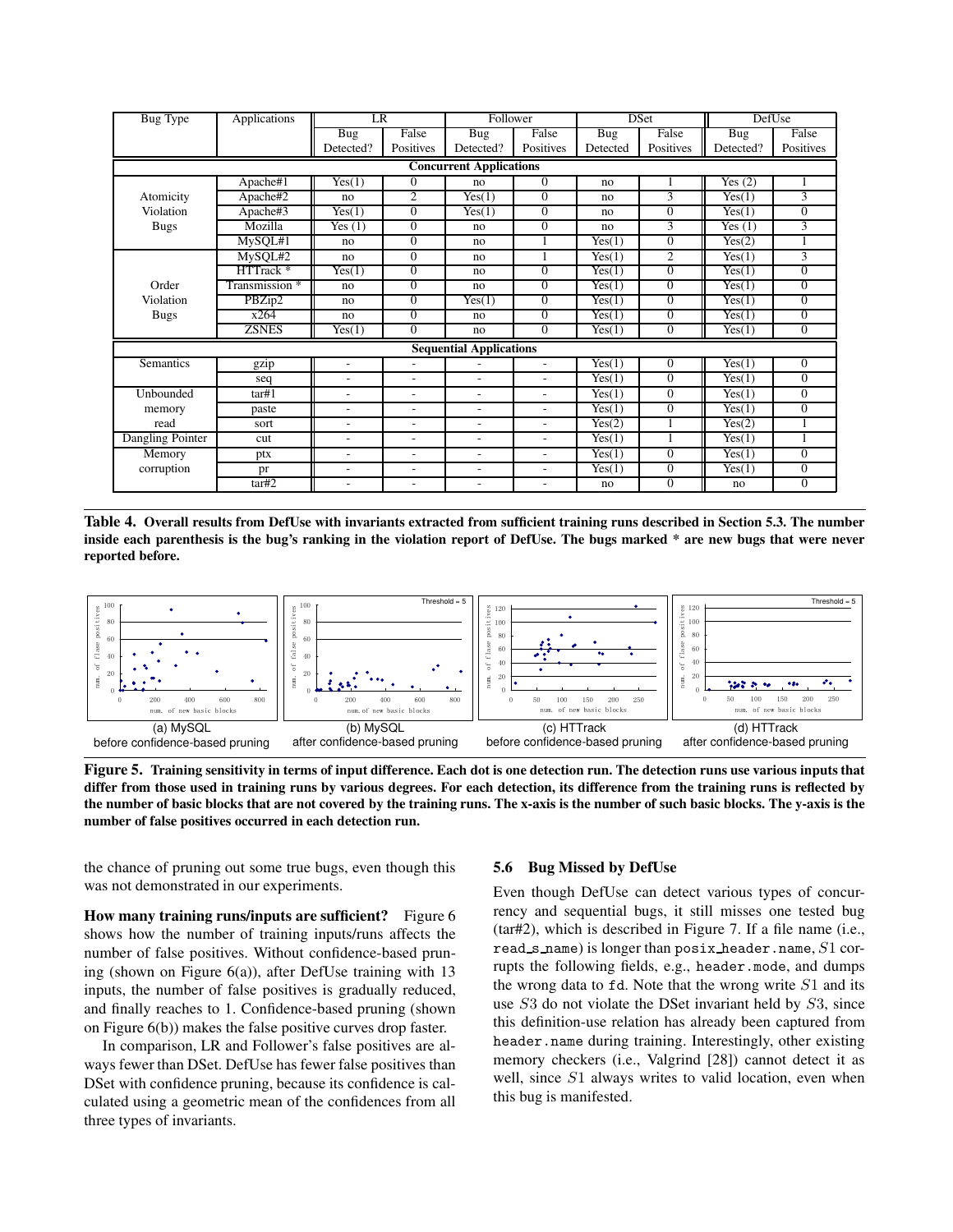| Application    |                | LR             | Follower  |          | <b>DSet</b>    |                | DefUse         |          |
|----------------|----------------|----------------|-----------|----------|----------------|----------------|----------------|----------|
|                | ΒP             | AP             | <b>BP</b> | AP       | <b>BP</b>      | AP             | ВP             | AP       |
| Apache#1       | 0              | $\theta$       | $\Omega$  | $\Omega$ | $\overline{2}$ |                | $\overline{c}$ |          |
| Apache#2       | $\overline{c}$ | $\overline{c}$ | $\Omega$  | $\Omega$ | 3              | 3              | 3              | 3        |
| Apache#3       | $\Omega$       | $\theta$       | $\Omega$  | $\Omega$ | $\Omega$       | $\Omega$       | $\Omega$       | 0        |
| Mozilla        | $\Omega$       | $\theta$       |           | $\Omega$ | 4              | 3              | 5              | 3        |
| MySQL#1        | $\Omega$       | $\theta$       |           |          | $\overline{4}$ | $\Omega$       | 5              |          |
| MySQL#2        | 0              | $\Omega$       |           |          | 22             | $\overline{c}$ | 23             | 3        |
| <b>HTTrack</b> | $\Omega$       | $\Omega$       | $\Omega$  | $\Omega$ |                | $\Omega$       |                | $\Omega$ |
| Transmission   | $\Omega$       | $\Omega$       | $\Omega$  | $\Omega$ | $\Omega$       | 0              | $\Omega$       | $\Omega$ |
| PBZip2         | 0              | $\Omega$       | $\Omega$  | $\Omega$ | $\Omega$       | $\theta$       | $\theta$       | $\Omega$ |
| x264           | 0              | $\Omega$       | $\Omega$  | $\Omega$ |                | $\Omega$       |                | 0        |
| <b>ZSNES</b>   | 0              | $\Omega$       | $\Omega$  | $\Omega$ | $\Omega$       | 0              | 0              | 0        |

**Table 5. Comparison on the number of false positives before pruning (BP) and after pruning (AP). AP prunes barely exercised uses and definitions, and popular uses, as described in Section 4.2. The results show the worst case from five detection runs. The evaluation setup is the same as Table 4.**



**Figure 6. False positives with increasing number of training runs. The plain-line curve shows the numbers of untrained basic blocks in the detection runs.**

To address this problem, DefUse needs to be extended to consider other types of definition-use invariants such as *whether a definition is used at least once before it is re-defined.* In Figure 7, when the bug is manifested, header.typeflag is re-defined by S2 without any uses after S1, which can be detected by the extension.

Like previous invariant-based approaches, DefUse would miss bugs where there is no statistical support to extract any invariants, and bugs that do not violate any invariants.

## **5.7 Overhead of DefUse**

In Table 6, the slowdown of DefUse is less than 5X in most cases and up to 20X for memory intensive concurrent applications such as application "x264". Compared to some other

| /* type of header */<br>struct posix header{<br>char name $[100]$<br>char mode <sup>[8]</sup> .<br>$\cdots$<br>char typeflag;<br>tar.h<br>real s name | void flush write (void) {<br>S1: strcpy (header name, real s name);<br>S2: header typeflag = GNUTYPE MULTIVOL:<br>S3. write (fd. header, sizeof(header)).<br>buffer c |  |  |  |
|-------------------------------------------------------------------------------------------------------------------------------------------------------|-----------------------------------------------------------------------------------------------------------------------------------------------------------------------|--|--|--|
| mode<br>typeflag<br>name                                                                                                                              |                                                                                                                                                                       |  |  |  |
|                                                                                                                                                       | header                                                                                                                                                                |  |  |  |

**Figure 7. A memory corruption bug in** *GNU tar* **that cannot be detected by DefUse.**

| Mozilla | MySQL | <b>Transmission</b> | PBZip2 | x264   | gzip       |
|---------|-------|---------------------|--------|--------|------------|
| 3.26X   | 5.53X | .03X                | 3.39X  | 20.26X | 4 12X      |
| seq     | tar   | paste               | sort   | cut    | <b>ptx</b> |
|         |       |                     |        |        |            |

**Table 6. Overhead of DefUse.**

software only concurrency bug detection tools such as Valgrind (which includes a lockset data race detector and incurs 10X-100X overhead) [28], and the AVIO software implementation (which has 15X-40X slowdowns) [19], DefUse is much faster. Even though DefUse overhead may be high for some applications, it is not critically important because we expect Defuse to be used during post-mortem diagnosis and in-house testing/debugging, similar to Valgrind.

#### **6. Related work**

**Program invariants.** Our work was inspired by many previous works on program invariants including Daikon [8], DIDUCE [13], AccMon [45], AVIO [19], DITTO [37], MUVI [17], and so on. Similar to these studies, we also extract invariants from training runs, and dynamically detect violations to report potential bugs. Unlike these works, our invariants focus on data flow. More specifically, the focus is on definition-use invariants, which can be used to detect both concurrency and sequential bugs. Few previous methods can detect both types. Furthermore, our tool is also one of the first that can detect order violations in concurrent programs.

**Definition-use and data flow.** A recent study [4] used data flow to detect security vulnerabilities, i.e., buffer overflow attacks. It was based on the insight that if an intended data flow is subverted with a unexpected use, there may lead to an attack. Our work differs from this as we determine whether a use reads from a wrong definition by extracting definition-use invariants from both concurrent and sequential programs, and report potential concurrency (including atomicity and order violations) and sequential bugs.

Definition-use relations have also been used for software testing. Many works [14, 16, 43] have focused on testing definition-use relations to increase test coverage.

Data flow has many other usages. For example, EIO [12] uses data flow analysis to see whether low-level error codes (e.g., "I/O error") are correctly propagated to file systems so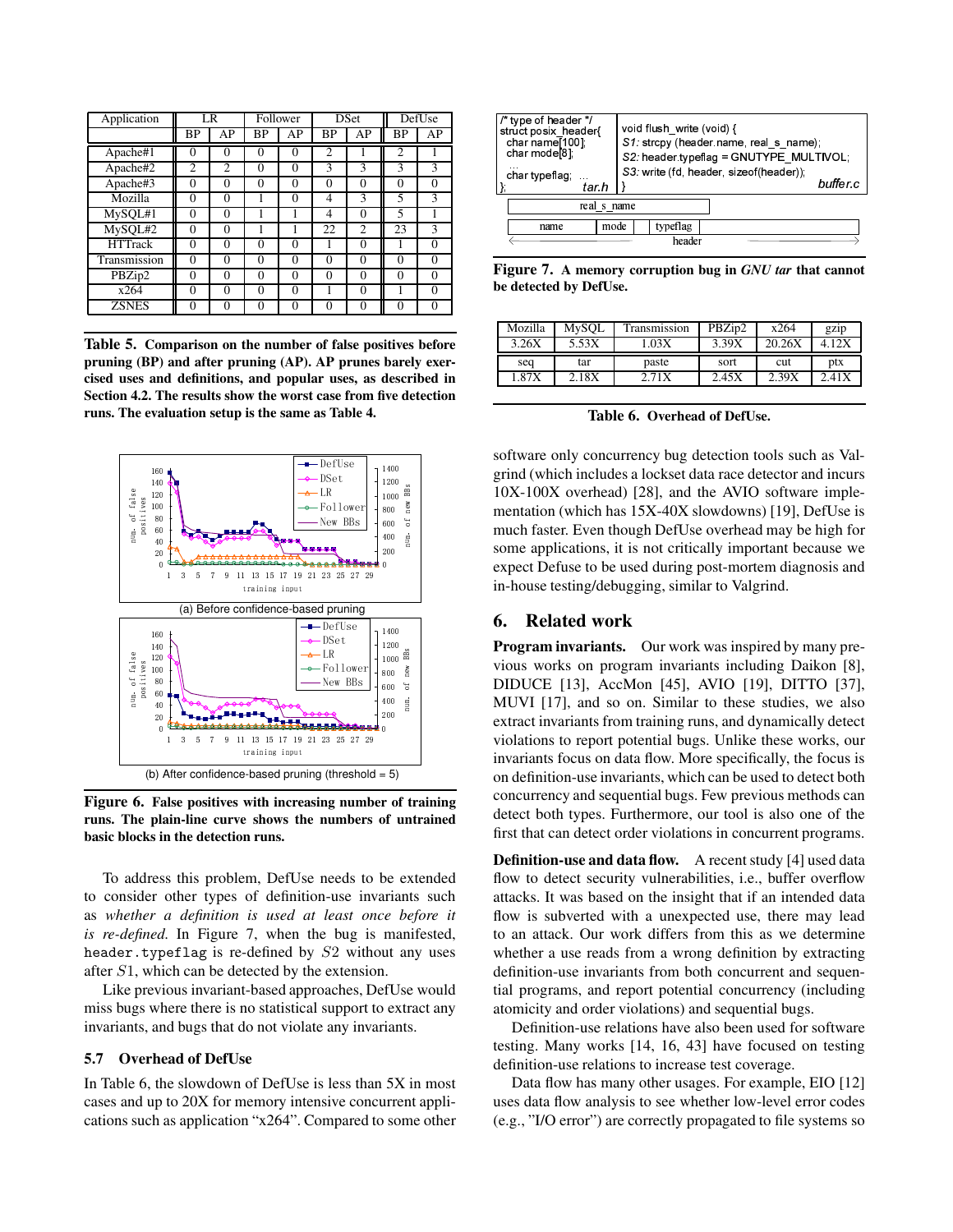

**Figure 8. Simplified code of HTTrack showing the difference between PSet and DSet. In the incorrect run (the execution order of** I1 **and** I3 **does not match with the assumption),** I3 **obtains the definition from** I0**, violating** DSet(I3)**.**

that recovery mechanisms can handle them. In [5], data flow analysis is used to detect memory leak and double free.

**Concurrency bug detection and avoidance.** There have been a lot of works on detecting data races [10, 23, 39]. The happens-before [31], lockset algorithms [7, 34, 38], and many of the extensions [29, 32] have been proposed for data races detection. However, there are two problems for data race detectors: (1) many data races in real-world applications are benign such that race detectors may have too many false alarms; and (2) some wrong interleavings and orders are not related to data races. Therefore, concurrency bugs caused by atomicity violations and order violations are introduced [18]. Atomicity violations have been well studied [9, 11, 19, 33, 42, 44], but order violations are, so far, rarely studied.

Much research has been conducted on detecting or avoiding concurrency bugs. Recently, [44] proposed an innovative method to avoid concurrency bugs by using data dependency information collected during correct runs. Their approach encodes the set of tested correct interleavings in a program's binary executable, and enforces only those interleavings at runtime. They use Predecessor Set(PSet) constraints to capture the tested interleavings between two dependent memory instructions. Specifically, for each shared memory instruction, PSet specifies the set of all valid *remote* memory instructions that it can be immediately dependent upon  $6$ .

Their work is quite different from DefUse in the following aspects. (1) Their work focuses on runtime fault tolerance and recovery, while DefUse is tailored to bug detection and post-mortem failure diagnosis. (2) PSet does not directly target definition-use relations even though it reflects some aspect of them. Specifically PSet does not capture such definition-use relations as it cares about only *remote*, *preceding* instructions. Figure 8 shows the simplified code from HTTrack, where PSet does not capture the definitionuse relation on  $I3$  and  $I1$ , and misses the order violation bug. DefUse (with DSet or LR invariants) can detect it.

(3) Our work also includes LR and Follower invariants and thereby can check other properties of concurrent execution. (4) DefUse can also detect sequential bugs and work for sequential programs.

Bugaboo [20] uses context-aware communication graphs for concurrency bug detection. However, it is limited by the context size due to the exponential cost. If the granularity of the bug manifestation is larger than the context size, 5 by default, the detection may be inaccurate. For example, in Figure 1(a), if the interval between  $S1$  and  $S3$  in execution is larger than the context size, it may miss the bug or may report the false positive. In addition, Bugaboo needs the special hardware extension because of the expensive software implementation even for the default context size.

*Our tool, DefUse, can detect not only atomicity violations, but also order violations that have been seldom studied in previous research. Using the same framework, we can also detect memory bugs and semantic bugs.*

# **7. Conclusion**

This paper proposed definition-use invariants which can be used to detect a wide spectrum of software bugs, including both concurrency bugs (atomicity and order violations) and sequential bugs (memory corruptions and certain semantic bugs). Our experimental results with 16 real-world applications and 20 real-world bugs of different types have shown that DefUse was effective in detecting 19 of them, including 2 new bugs that were never reported before, while introducing only 0-3 false positives. Our training sensitivity experiments showed that DefUse can reasonably tolerate insufficient training, especially with confidence-based pruning.

There are several possible directions for the future work. Firstly, as shown in our experiments, DefUse still fails to detect one tested bug (Section 5.6). To handle such bugs, we need to extend DefUse invariants to include constraints. Secondly, it is interesting to consider other types of definitionuse invariants. Thirdly, DefUse is currently implemented entirely in software, but it is conceivable that some simple hardware extensions can significantly reduce DefUse's runtime overhead and make it possible to use DefUse to monitor production runs.

# **References**

- [1] A. V. Aho, R. Sethi, and J. D. Ullman. *Compilers: Principles, Techniques, and Tools*. Addison Wesley, 1986.
- [2] P. Barford and M. Crovella. Generating representative web workloads for network and server performance evaluation. In *ACM SIGMETRICS*, June 1998.
- [3] M. Burrows and K. R. M. Leino. Finding stale-value errors in concurrent programs. *Concurrency and Computation: Practice & Experience*, 16(12):1161–1172, 2004.
- [4] M. Castro, M. Costa, and T. Harris. Securing software by enforcing data-flow integrity. In *OSDI*, 2006.

<sup>6</sup> The PSet of a static memory instruction M includes another instruction P only if (i) P and M are in two different threads; (ii) M is immediately dependent on P; (iii) neither of the two threads executes a read or a write (to the same memory location) that interleaved between P and M [44].